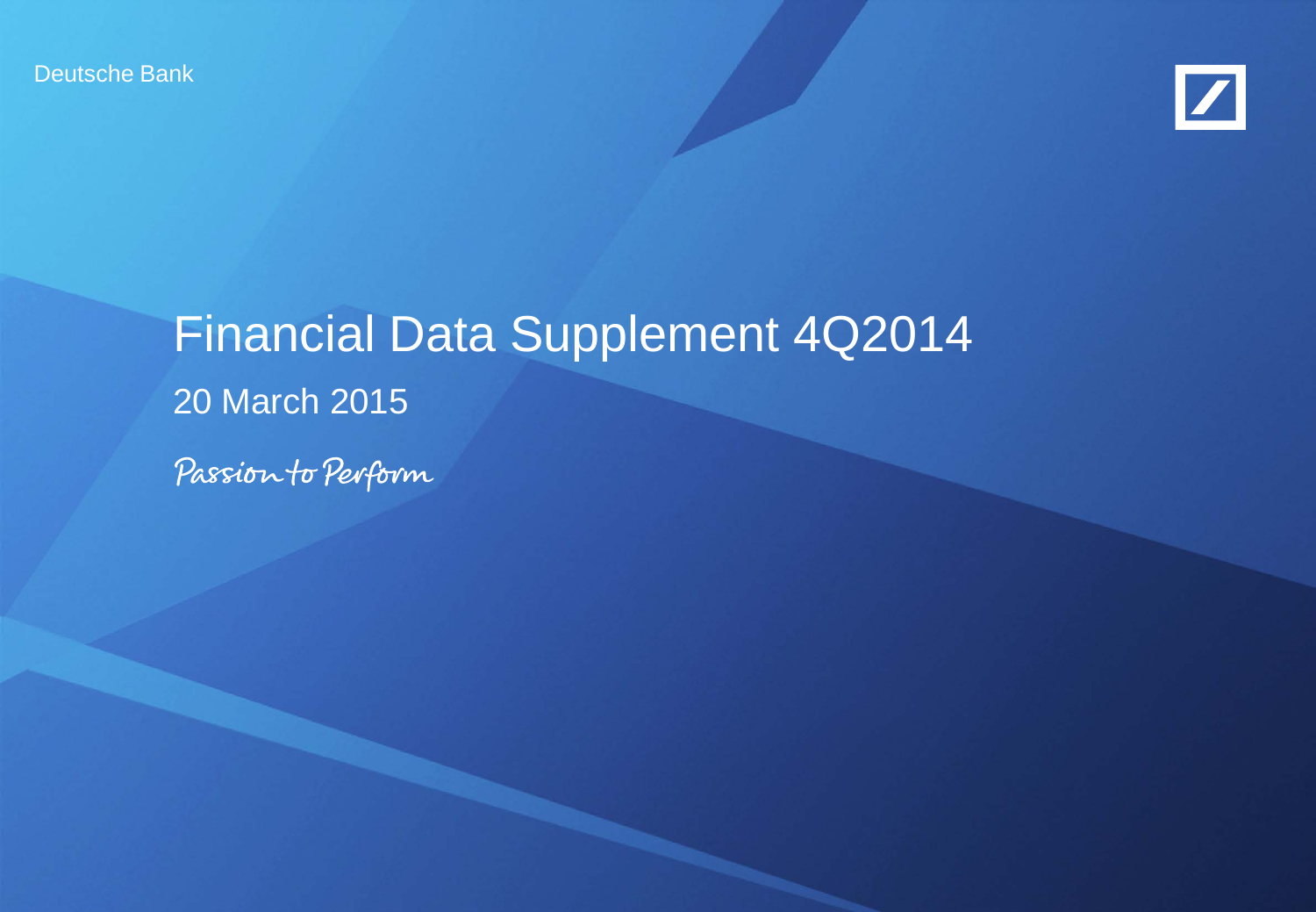#### 4Q2014 Financial Data Supplement

Deutsche Bank's financial data in this document have been prepared under IFRS. Comparative financial information for the year 2012 presented throughout this document has been restated in the context of the adoption of IFRS 10.

Due to rounding, numbers presented throughout this document may not add up precisely to the totals we provide and percentages may not precisely reflect the absolute figures.

All segment figures reflect segment composition as of 31 December 2014.

#### Deutsche Bank consolidated

| Deutsche Dann consolidated<br><b>Financial summary</b>                                                             | $\overline{2}$    |
|--------------------------------------------------------------------------------------------------------------------|-------------------|
| Group   Core Bank   Non-Core Operations Unit                                                                       | 3                 |
| <b>Consolidated Statement of Income</b>                                                                            | $\overline{4}$    |
| Net revenues                                                                                                       | 5                 |
| Net interest income and net gains (losses) on financial<br>assets/liabilities at fair value through profit or loss | 6                 |
| <b>Segment detail</b>                                                                                              |                   |
| <b>Corporate Banking &amp; Securities</b>                                                                          | $\overline{7}$    |
| <b>Private &amp; Business Clients</b><br><b>Global Transaction Banking</b>                                         | 8<br>9            |
| Deutsche Asset & Wealth Management                                                                                 | 10                |
| <b>Non-Core Operations Unit</b>                                                                                    | 11                |
| <b>Consolidation &amp; Adjustments</b>                                                                             | $12 \overline{ }$ |
| <b>Risk and capital</b>                                                                                            |                   |
| <b>Credit risk</b>                                                                                                 | 13                |
| Regulatory capital and market risk                                                                                 | 14                |
| <b>Consolidated Balance Sheet</b>                                                                                  |                   |
| <b>Assets</b>                                                                                                      | 15                |
| Liabilities and total equity                                                                                       | 16                |
| Leverage ratio measures                                                                                            | 17                |
| <b>Non-GAAP financial measures</b>                                                                                 | 18                |
| Definition of certain financial measures                                                                           | 19                |
| <b>Footnotes</b>                                                                                                   | 21                |

 $\_$  , and the set of the set of the set of the set of the set of the set of the set of the set of the set of the set of the set of the set of the set of the set of the set of the set of the set of the set of the set of th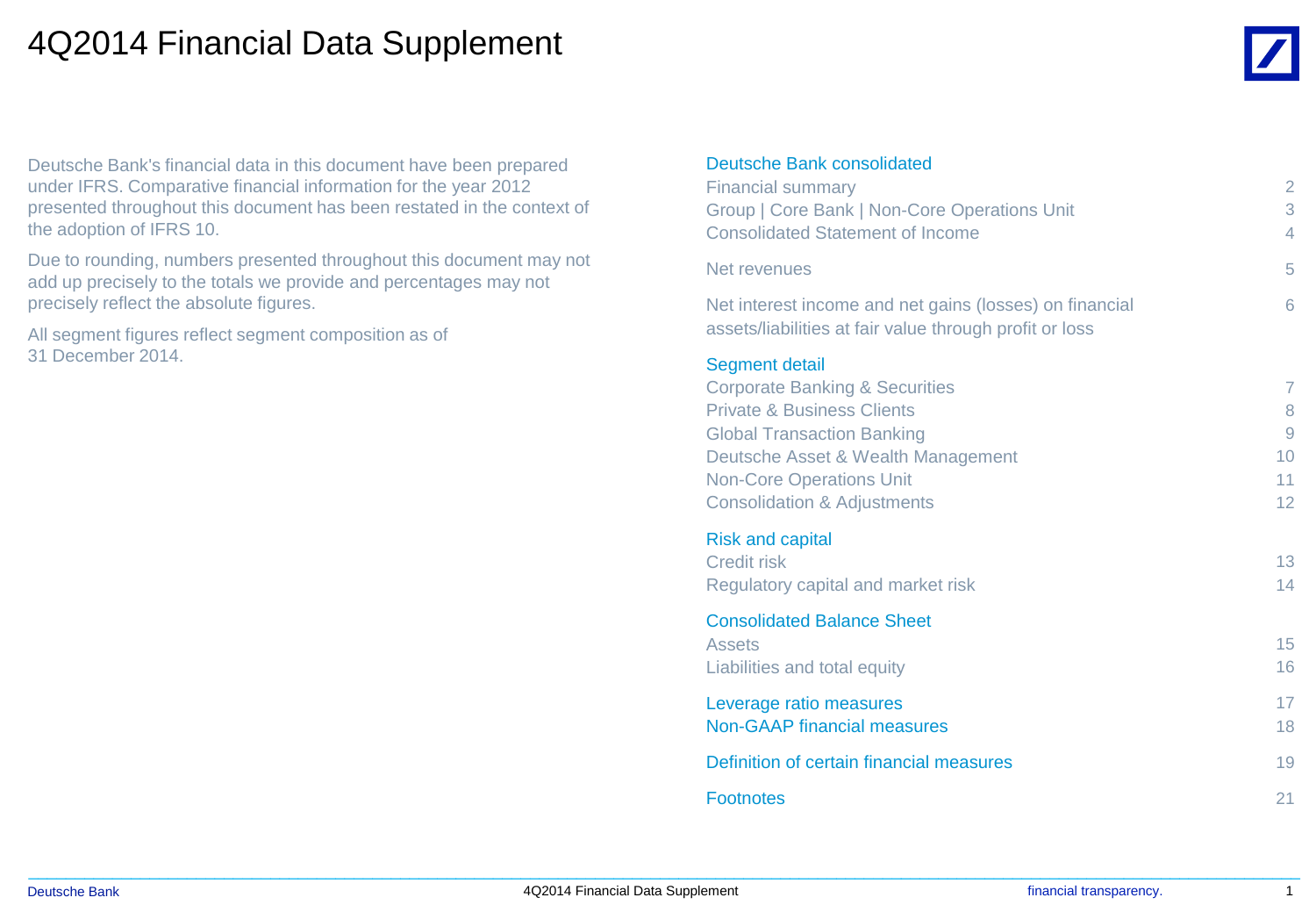#### Financial summary



|                                                              | FY2012   | 1Q2013 | 2Q2013    | 3Q2013    | 4Q2013     | FY2013   | 1Q2014         | 2Q2014   | 3Q2014         | 4Q2014         | FY2014         | 4Q2014 vs.<br>4Q2013 | 4Q2014 vs.<br>3Q2014 | FY2014 vs.<br>FY2013 |
|--------------------------------------------------------------|----------|--------|-----------|-----------|------------|----------|----------------|----------|----------------|----------------|----------------|----------------------|----------------------|----------------------|
| Share price at period end                                    | €31.43   | €29.01 | € 30.67   | €32.37    | €33.07     | €33.07   | €30.97         | €25.70   | €27.78         | €24.99         | €24.99         | $(24)\%$             | $(10)\%$             | $(24)\%$             |
| Share price high <sup>1</sup>                                | €37.68   | €36.94 | € 36.12   | €34.89    | €35.48     | €36.94   | €38.15         | €32.05   | €28.30         | €28.02         | € 38.15        | $(21)\%$             | $(1)\%$              | 3%                   |
| Share price low <sup>1</sup>                                 | €21.09   | €28.54 | €28.05    | €29.03    | €31.42     | €28.05   | €29.33         | €25.47   | €24.17         | €22.66         | €22.66         | $(28)\%$             | $(6)\%$              | (19)%                |
| Basic earnings per share                                     | € $0.27$ | € 1.68 | €0.32     | € $0.04$  | € $(1.26)$ | € $0.64$ | €1.01          | €0.21    | € $(0.07)$     | € $0.32$       | €1.34          | N/M                  | N/M                  | 109 %                |
| Diluted earnings per share <sup>2</sup>                      | € $0.26$ | € 1.63 | € $0.31$  | € $0.04$  | € $(1.26)$ | € $0.62$ | € $0.98$       | €0.21    | € $(0.07)$     | € $0.31$       | €1.31          | N/M                  | N/M                  | 111 %                |
| Basic shares outstanding (average), in m.                    | 979      | 983    | 1,046     | 1,076     | 1,077      | 1,045    | 1,073          | 1,121    | 1,382          | 1,385          | 1,242          | 29 %                 | $0\%$                | 19 %                 |
| Diluted shares outstanding (average), in m.                  | 1,005    | 1,011  | 1,075     | 1,102     | 1,077      | 1,073    | 1,104          | 1,149    | 1,382          | 1,411          | 1,269          | 31 %                 | 2%                   | 18 %                 |
| Pre-tax return on average shareholders' equity               | 1.3%     | 17.6%  | 5.6 %     | 0.1%      | $(12.6)\%$ | 2.6%     | 12.0%          | 6.3 %    | 1.6%           | 1.5%           | 5.0%           | 14.1 ppt             | $(0.1)$ ppt          | $2.5$ ppt            |
| Pre-tax return on average active equity <sup>3,4</sup>       | 1.4%     | 17.9%  | 5.6 %     | $0.1 \%$  | $(12.7)\%$ | 2.6%     | 12.2 %         | 6.4%     | 1.6%           | 1.5%           | 5.1%           | 14.2 ppt             | $(0.1)$ ppt          | $2.5$ ppt            |
| Post-tax return on average shareholders' equity <sup>3</sup> | 0.5%     | 12.1 % | 2.3%      | $0.3\%$   | $(9.7)\%$  | 1.2%     | 7.8%           | 1.6%     | $(0.6)\%$      | 2.6%           | 2.7%           | $12.3$ ppt           | 3.2 ppt              | $1.5$ ppt            |
| Post-tax return on average active equity <sup>3,4</sup>      | 0.5%     | 12.3 % | 2.4%      | $0.3\%$   | $(9.8)\%$  | 1.2%     | 7.9%           | 1.6%     | $(0.6)\%$      | 2.6%           | 2.7%           | $12.5$ ppt           | $3.2$ ppt            | $1.5$ ppt            |
| Book value per basic share outstanding <sup>3</sup>          | €54.74   | €56.71 | € $53.18$ | € $52.35$ | € $50.80$  | €50.80   | €51.81         | €46.62   | €47.98         | €49.32         | €49.32         | $(3)\%$              | 3%                   | $(3)\%$              |
| Tangible book value per basic share outstanding              | €40.32   | €42.14 | €40.02    | € 39.28   | €37.87     | €37.87   | € 38.85        | € 36.45  | € 37.37        | €38.53         | €38.53         | 2%                   | $3\%$                | 2%                   |
| Cost/income ratio <sup>3</sup>                               | 92.5 %   | 70.5 % | 84.6 %    | 93.2 %    | 115.9 %    | 89.0 %   | 77.0%          | 85.2 %   | 93.2 %         | 92.1%          | 86.7%          | $(23.8)$ ppt         | $(1.1)$ ppt          | $(2.3)$ ppt          |
| Compensation ratio                                           | 40.0%    | 37.8 % | 39.0 %    | 37.5 %    | 40.7%      | 38.6%    | 39.9%          | 38.0 %   | 40.6 %         | 38.1%          | 39.2%          | $(2.6)$ ppt          | $(2.5)$ ppt          | $0.5$ ppt            |
| Noncompensation ratio                                        | 52.5 %   | 32.7%  | 45.6 %    | 55.6 %    | 75.2 %     | 50.3 %   | 37.1 %         | 47.1 %   | 52.6 %         | 54.0%          | 47.5%          | $(21.2)$ ppt         | $1.4$ ppt            | $(2.8)$ ppt          |
| Total net revenues, in EUR m.                                | 33,736   | 9,391  | 8,215     | 7,745     | 6.564      | 31.915   | 8,392          | 7,860    | 7,864          | 7,832          | 31,949         | 19 %                 | $0\%$                | $0\%$                |
| Provision for credit losses, in EUR m.                       | 1,721    | 354    | 473       | 512       | 725        | 2.065    | 246            | 250      | 269            | 369            | 1,134          | (49)%                | 37 %                 | (45)%                |
| Total noninterest expenses, in EUR m.                        | 31,201   | 6,623  | 6,950     | 7,215     | 7,607      | 28,394   | 6.466          | 6,693    | 7,328          | 7,211          | 27,699         | $(5)\%$              | $(2)\%$              | $(2)\%$              |
| Income (loss) before income taxes, in EUR m.                 | 814      | 2,414  | 792       | 18        | (1,768)    | 1,456    | 1,680          | 917      | 266            | 253            | 3,116          | N/M                  | $(5)\%$              | 114 %                |
| Net income (loss), in EUR m.                                 | 316      | 1,661  | 335       | 51        | (1, 365)   | 681      | 1,103          | 238      | (92)           | 441            | 1,691          | N/M                  | N/M                  | 148 %                |
| Total assets, in EUR bn.                                     | 2,022    | 2,033  | 1,910     | 1,788     | 1,611      | 1,611    | 1,637          | 1,665    | 1,709          | 1,709          | 1,709          | 6 %                  | $0\%$                | 6 %                  |
| Shareholders' equity, in EUR bn.                             | 54.0     | 55.8   | 57.5      | 56.5      | 54.7       | 54.7     | 55.8           | 64.7     | 66.4           | 68.4           | 68.4           | 25 %                 | 3%                   | 25 %                 |
| Risk-weighted assets, in EUR bn. <sup>5,6</sup>              | 334      | 325    | 314       | 310       | 300        | 300      | 373            | 399      | 402            | 394            | 394            | N/M                  | $(2)\%$              | N/M                  |
| Common Equity Tier 1 capital ratio <sup>3,5,6</sup>          | 11.4 %   | 12.1 % | 13.3 %    | 13.0 %    | 12.8%      | 12.8%    | 9.5%           | 11.5 %   | 11.5 %         | 11.7%          | 11.7%          | N/M                  | $0.2$ ppt            | N/M                  |
| Tier 1 capital ratio <sup>3,5,6</sup>                        | 15.1%    | 16.0%  | 17.3 %    | 17.0 %    | 16.9%      | 16.9%    | 9.5%           | 12.4 %   | 12.3 %         | 12.9%          | 12.9%          | N/M                  | $0.6$ ppt            | N/M                  |
| <b>Branches</b> <sup><sup>®</sup></sup>                      | 2,984    | 2,963  | 2,939     | 2,897     | 2,907      | 2.907    | 2,853          | 2,840    | 2,833          | 2,814          | 2,814          | $(3)\%$              | $(1)\%$              | $(3)\%$              |
| thereof: in Germany                                          | 1,944    | 1,944  | 1,934     | 1,926     | 1,924      | 1,924    | 1,873          | 1,862    | 1,863          | 1,845          | 1,845          | (4)%                 | $(1)\%$              | (4)%                 |
| Employees (full-time equivalent) <sup>5</sup>                | 98,219   | 97,794 | 97,158    | 98,662    | 98,254     | 98,254   | 97,184         | 96,733   | 97,762         | 98,138         | 98,138         | 0%                   | $0\%$                | $0\%$                |
| thereof: in Germany                                          | 46,308   | 46,577 | 46,646    | 47,194    | 46,377     | 46,377   | 45,477         | 45,442   | 45,614         | 45,392         | 45,392         | $(2)\%$              | $0\%$                | $(2)\%$              |
| Long-term rating:                                            |          |        |           |           |            |          |                |          |                |                |                |                      |                      |                      |
| Moody's Investors Service                                    | A2       | A2     | A2        | A2        | A2         | A2       | A <sub>2</sub> | A2       | A <sub>3</sub> | A <sub>3</sub> | A3             |                      |                      |                      |
| Standard & Poor's                                            | $A+$     | $A+$   | $A+$      | $\wedge$  | A          | $\wedge$ | A              | $\wedge$ | A              | $\overline{A}$ | $\overline{A}$ |                      |                      |                      |
| <b>Fitch Ratings</b>                                         | $A+$     | $A+$   | $A+$      | $A+$      | $A+$       | $A+$     | $A+$           | $A+$     | A+             | A+             | $A+$           |                      |                      |                      |

For footnotes please refer to page 21. For footnotes please refer to page 21.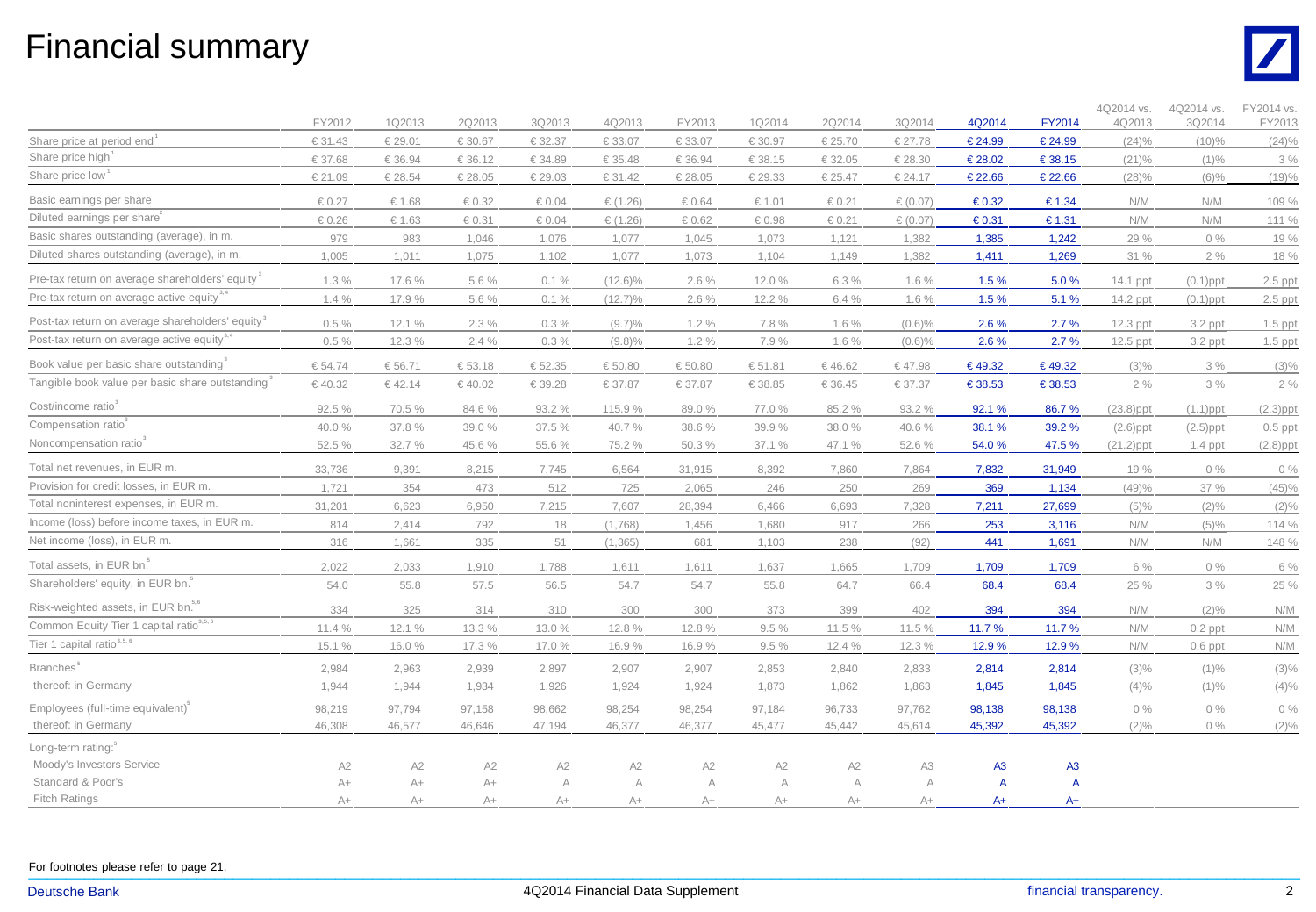#### Group I Core Bank I Non-Core Operations Unit



|                                                 |            |           |                |                |                |            |            |                |            |                |                | 4Q2014 vs.  | 4Q2014 vs.  | FY2014 vs.  |
|-------------------------------------------------|------------|-----------|----------------|----------------|----------------|------------|------------|----------------|------------|----------------|----------------|-------------|-------------|-------------|
| (In EUR m., unless stated otherwise)            | FY2012     | 1Q2013    | 2Q2013         | 3Q2013         | 4Q2013         | FY2013     | 1Q2014     | 2Q2014         | 3Q2014     | 4Q2014         | <b>FY2014</b>  | 4Q2013      | 3Q2014      | FY2013      |
| Group                                           |            |           |                |                |                |            |            |                |            |                |                |             |             |             |
| Net revenues                                    | 33,736     | 9,391     | 8,215          | 7,745          | 6,564          | 31,915     | 8,392      | 7,860          | 7,864      | 7,832          | 31,949         | 19 %        | 0%          | $0\%$       |
| Provision for credit losses                     | 1.721      | 354       | 473            | 512            | 725            | 2,065      | 246        | 250            | 269        | 369            | 1,134          | (49)%       | 37 %        | (45)%       |
| Total noninterest expenses                      | 31,201     | 6,623     | 6,950          | 7,215          | 7,607          | 28,394     | 6,466      | 6,693          | 7,328      | 7,211          | 27,699         | (5)%        | $(2)\%$     | $(2)\%$     |
| Noncontrolling interests                        | $\Omega$   | $\Omega$  | $\overline{0}$ | $\overline{0}$ | $\overline{0}$ | $\bigcap$  | $\Omega$   | $\Omega$       | $\Omega$   | $\mathbf{0}$   | $\Omega$       | N/M         | N/M         | N/M         |
| Income (loss) before income taxes               | 814        | 2,414     | 792            | 18             | (1,768)        | 1,456      | 1,680      | 917            | 266        | 253            | 3,116          | N/M         | (5)%        | 114 %       |
| Additional information                          |            |           |                |                |                |            |            |                |            |                |                |             |             |             |
| Employees (full-time equivalent, at period end) | 98.219     | 97,794    | 97,158         | 98.662         | 98.254         | 98.254     | 97,184     | 96,733         | 97,762     | 98,138         | 98,138         | 0%          | $0\%$       | $0\%$       |
| Cost/income ratio <sup>3</sup>                  | 92 %       | 71 %      | 85 %           | 93 %           | 116 %          | 89 %       | 77 %       | 85 %           | 93 %       | 92 %           | 87 %           | $(24)$ ppt  | $(1)$ ppt   | $(2)$ ppt   |
| Assets (at period end)'                         | 2,022,275  | 2,032,690 | 1,909,879      | 1,787,971      | 1,611,400      | 1,611,400  | 1,636,574  | 1,665,410      | 1,709,189  | 1,708,703      | 1,708,703      | 6 %         | $0\%$       | 6 %         |
| Risk-weighted assets (at period end)            | 333.605    | 324,908   | 314,304        | 309,632        | 300.369        | 300,369    | 373,313    | 398.674        | 401,505    | 393,969        | 393,969        | N/M         | $(2)\%$     | N/M         |
| Average active equity                           | 54,927     | 53,836    | 56,365         | 56,593         | 55,348         | 55,434     | 54,493     | 57,422         | 64,930     | 66,324         | 60,624         | 20 %        | 2%          | 9%          |
| Pre-tax return on average active equity         | 1.4%       | 17.9 %    | 5.6 %          | 0.1%           | $(12.7)\%$     | 2.6%       | 12.2 %     | 6.4%           | 1.6%       | 1.5%           | 5.1%           | 14.2 ppt    | $(0.1)$ ppt | $2.5$ ppt   |
| Post-tax return on average active equity        | 0.5%       | 12.3 %    | 2.4%           | 0.3%           | $(9.8)\%$      | 1.2%       | 7.9 %      | 1.6%           | (0.6)%     | 2.6%           | 2.7%           | $12.5$ ppt  | $3.2$ ppt   | $1.5$ ppt   |
| Core Bank                                       |            |           |                |                |                |            |            |                |            |                |                |             |             |             |
| Net revenues                                    | 32,309     | 8,950     | 7,936          | 7,344          | 6,721          | 30,951     | 8,319      | 7,904          | 7,844      | 7,671          | 31,738         | 14 %        | $(2)\%$     | 3%          |
| Provision for credit losses                     | 1,087      | 267       | 299            | 273            | 407            | 1,246      | 179        | 230            | 227        | 237            | 874            | (42)%       | 4 %         | $(30)\%$    |
| Total noninterest expenses                      | 27.504     | 6,009     | 6,173          | 5.854          | 6.808          | 24.844     | 5.927      | 6,176          | 6,303      | 6,489          | 24,895         | $(5)\%$     | 3%          | $0\%$       |
| Noncontrolling interests                        | (31)       |           | $\circ$        | (1)            | $\mathcal{D}$  | 3          |            | $\bigcap$      | $\Omega$   | $\overline{2}$ | $\overline{2}$ | (5)%        | N/M         | (24)%       |
| Income (loss) before income taxes               | 3,749      | 2,673     | 1,464          | 1,217          | (496)          | 4,858      | 2,212      | 1,498          | 1,315      | 943            | 5,967          | N/M         | (28)%       | 23 %        |
| Additional information                          |            |           |                |                |                |            |            |                |            |                |                |             |             |             |
| Employees (full-time equivalent, at period end) | 96,592     | 96,213    | 95,619         | 97,110         | 96,712         | 96,712     | 96,867     | 96,447         | 97,495     | 97,886         | 97,886         | 1%          | $0\%$       | 1%          |
| Cost/income ratio <sup>3</sup>                  | 85 %       | 67 %      | 78 %           | 80 %           | 101 %          | 80 %       | 71 %       | 78 %           | 80 %       | 85 %           | 78 %           | $(17)$ ppt  | 4 ppt       | $(2)$ ppt   |
| Assets (at period end) <sup>®</sup>             | 1,909,028  | 1,932,089 | 1,824,018      | 1,709,658      | 1,547,590      | 1,547,590  | 1,585,578  | 1,616,953      | 1,664,256  | 1,669,850      | 1,669,850      | 8 %         | $0\%$       | 8 %         |
| Risk-weighted assets (at period end)            | 248,862    | 247,324   | 242,995        | 253,592        | 247,926        | 247,926    | 315,322    | 342,010        | 341,561    | 335,431        | 335,431        | N/M         | $(2)\%$     | N/M         |
| Average active equity '                         | 42.487     | 42.213    | 45,108         | 46,365         | 46.962         | 45,137     | 46.941     | 50.168         | 57,377     | 58,388         | 52,975         | 24 %        | 2%          | 17 %        |
| Pre-tax return on average active equity         | 8.7%       | 25.2 %    | 13.0 %         | 10.4 %         | $(4.2)\%$      | 10.7%      | 18.7%      | 11.9%          | 9.1%       | 6.4%           | 11.2 %         | $10.6$ ppt  | $(2.7)$ ppt | $0.5$ ppt   |
| Post-tax return on average active equity        | 5.1%       | 17.3 %    | 6.9%           | 7.7%           | $(7.2)\%$      | 5.9%       | 12.3 %     | 4.9%           | 4.0%       | 6.3%           | 6.7%           | 13.5 ppt    | $2.4$ ppt   | $0.8$ ppt   |
| Non-Core Operations Unit                        |            |           |                |                |                |            |            |                |            |                |                |             |             |             |
| Net revenues                                    | 1,427      | 441       | 279            | 402            | (157)          | 964        | 74         | (44)           | 20         | 161            | 211            | N/M         | N/M         | (78)%       |
| Provision for credit losses                     | 634        | 87        | 174            | 239            | 319            | 818        | 67         | 19             | 42         | 131            | 259            | (59)%       | N/M         | (68)%       |
| Total noninterest expenses                      | 3,697      | 613       | 777            | 1.361          | 799            | 3,550      | 539        | 517            | 1,026      | 722            | 2,804          | $(10)\%$    | (30)%       | $(21)\%$    |
| Noncontrolling interests                        | 31         | (1)       | $\circ$        |                | (2)            | (3)        | (1)        | $\overline{0}$ | $\Omega$   | (2)            | (2)            | $(5)\%$     | N/M         | $(24)\%$    |
| Income (loss) before income taxes               | (2,935)    | (258)     | (672)          | (1, 199)       | (1, 272)       | (3, 402)   | (532)      | (580)          | (1,049)    | (690)          | (2,851)        | (46)%       | (34)%       | (16)%       |
| Additional information                          |            |           |                |                |                |            |            |                |            |                |                |             |             |             |
| Employees (full-time equivalent, at period end) | 1,626      | 1,581     | 1,538          | 1,553          | 1,542          | 1,542      | 316        | 286            | 267        | 252            | 252            | (84)%       | $(6)\%$     | (84)%       |
| Cost/income ratio                               | N/M        | 139 %     | N/M            | N/M            | N/M            | N/M        | N/M        | N/M            | N/M        | N/M            | N/M            | N/M         | N/M         | N/M         |
| Assets (at period end)'                         | 113,247    | 100,601   | 85,861         | 78,313         | 63,810         | 63.810     | 50,996     | 48,457         | 44.933     | 38,853         | 38.853         | (39)%       | (14)%       | (39)%       |
| Risk-weighted assets (at period end)            | 84,743     | 77,583    | 71,309         | 56,040         | 52,443         | 52,443     | 57,990     | 56,663         | 59,944     | 58,538         | 58,538         | N/M         | $(2)\%$     | N/M         |
| Average active equity                           | 12,440     | 11,623    | 11,257         | 10,228         | 8,387          | 10,296     | 7,552      | 7.254          | 7,554      | 7,937          | 7,649          | $(5)\%$     | 5 %         | $(26)\%$    |
| Pre-tax return on average active equity         | $(23.6)\%$ | (8.9)%    | $(23.9)\%$     | $(46.9)\%$     | $(60.7)\%$     | $(33.0)\%$ | $(28.2)\%$ | $(32.0)\%$     | $(55.5)\%$ | $(34.8)\%$     | $(37.3)\%$     | 25.9 ppt    | 20.7 ppt    | $(4.2)$ ppt |
| Post-tax return on average active equity        | $(15.2)\%$ | $(6.0)\%$ | $(15.7)\%$     | $(33.5)\%$     | $(24.6)\%$     | $(19.3)\%$ | $(18.9)\%$ | $(20.7)\%$     | $(35.3)\%$ | $(24.6)\%$     | $(24.7)\%$     | $(0.1)$ ppt | $10.7$ ppt  | $(5.4)$ ppt |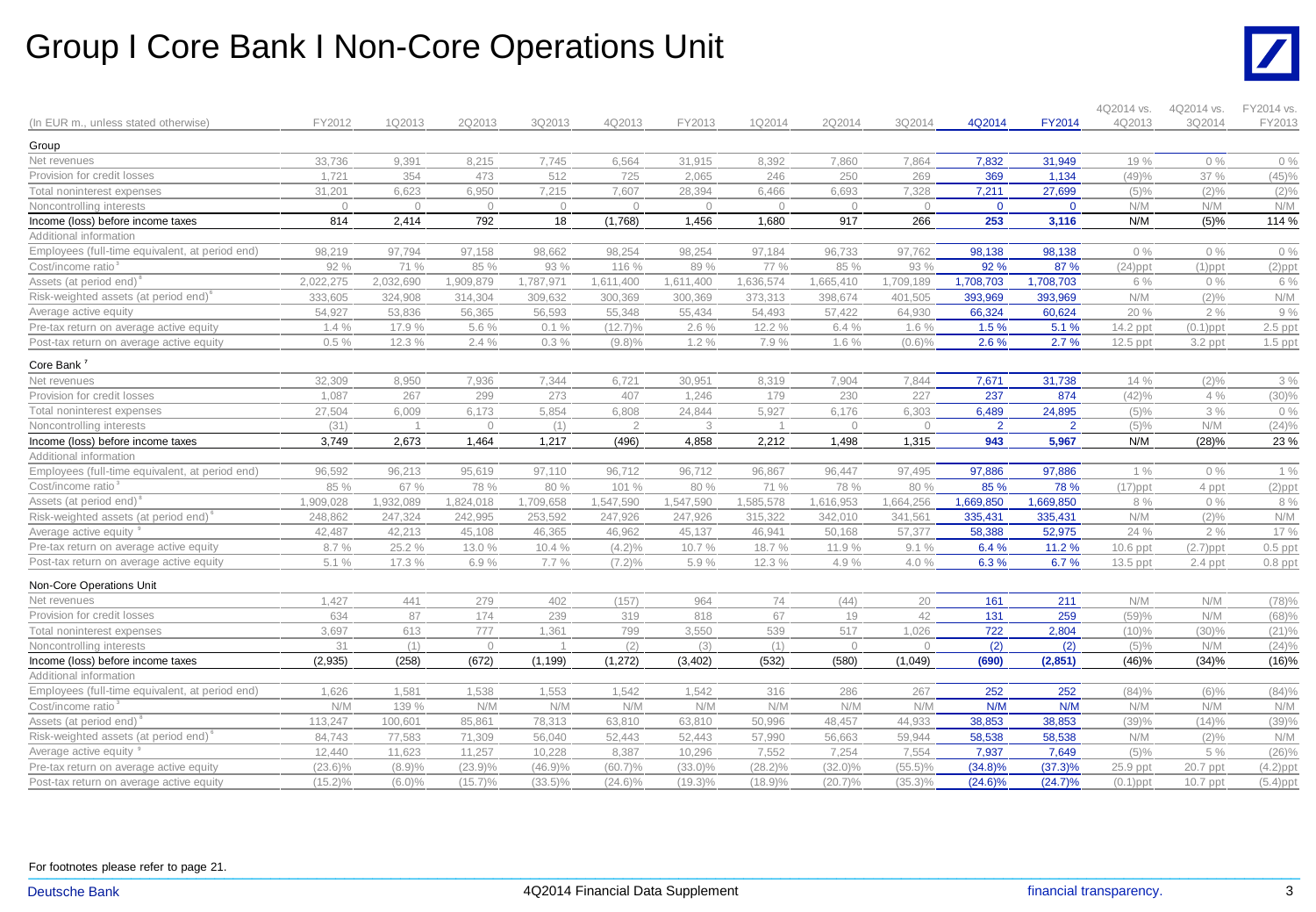#### Consolidated Statement of Income



| (In EUR m.)                                                                                | FY2012 | 1Q2013     | 2Q2013  | 3Q2013  | 4Q2013   | FY2013 | 1Q2014  | 2Q2014     | 3Q2014     | 4Q2014         | <b>FY2014</b> | 4Q2014 vs.<br>4Q2013 | 4Q2014 vs.<br>3Q2014 | FY2014 vs.<br>FY2013 |
|--------------------------------------------------------------------------------------------|--------|------------|---------|---------|----------|--------|---------|------------|------------|----------------|---------------|----------------------|----------------------|----------------------|
| Interest and similar income                                                                | 31.593 | 6.594      | 6.656   | 6.548   | 5.804    | 25.601 | 6.246   | 6.362      | 5,909      | 6,484          | 25,001        | 12 %                 | 10 %                 | $(2)\%$              |
| Interest expense                                                                           | 15.618 | 2.944      | 3,004   | 2,911   | 1,909    | 10.768 | 2,871   | 2,696      | 2,496      | 2,666          | 10,729        | 40 %                 | 7%                   | $0\%$                |
| Net interest income                                                                        | 15,975 | 3,650      | 3,651   | 3,637   | 3,895    | 14,834 | 3,375   | 3,666      | 3,413      | 3,818          | 14,272        | $(2)\%$              | 12 %                 | (4)%                 |
| Provision for credit losses                                                                | 1,721  | 354        | 473     | 512     | 725      | 2,065  | 246     | 250        | 269        | 369            | 1,134         | (49)%                | 37 %                 | (45)%                |
| Net interest income after provision for credit losses                                      | 14,254 | 3,296      | 3,178   | 3,125   | 3,170    | 12,769 | 3,129   | 3,417      | 3,144      | 3,449          | 13,138        | 9%                   | 10%                  | 3%                   |
| Commissions and fee income                                                                 | 11.809 | 2,995      | 3,106   | 3,133   | 3,074    | 12,308 | 3,038   | 3,070      | 3,132      | 3,169          | 12,409        | 3%                   | $1\%$                | $1\%$                |
| Net gains (losses) on financial assets/liabilities<br>at fair value through profit or loss | 5.608  | 2,697      | 1,234   | 307     | (421)    | 3,817  | 1,616   | 1,253      | 830        | 599            | 4,299         | N/M                  | (28)%                | 13 %                 |
| Net gains (losses) on financial assets available<br>for sale                               | 301    | 110        | 24      | 103     | 157      | 394    | 73      | 24         | 82         | 63             | 242           | $(60)$ %             | (23)%                | (39)%                |
| Net income (loss) from equity method investments                                           | 163    | 36         | 105     | 132     | 95       | 369    | 154     | 173        | 166        | 126            | 619           | 33 %                 | (24)%                | 68 %                 |
| Other income (loss)                                                                        | (120)  | (97)       | 94      | 432     | (236)    | 193    | 136     | (326)      | 241        | 57             | 108           | N/M                  | (76)%                | (44)%                |
| Total noninterest income                                                                   | 17,761 | 5,741      | 4,563   | 4,108   | 2,669    | 17,082 | 5,018   | 4,194      | 4,451      | 4,015          | 17,677        | 50 %                 | (10)%                | 3%                   |
| Compensation and benefits                                                                  | 13,490 | 3,548      | 3,203   | 2,905   | 2,672    | 12,329 | 3,349   | 2,991      | 3,190      | 2,982          | 12,512        | 12 %                 | (7)%                 | 1%                   |
| General and administrative expenses                                                        | 15,017 | 2,818      | 3,561   | 4.109   | 4,639    | 15,126 | 3,010   | 3,566      | 4,049      | 4,030          | 14,654        | (13)%                | $0\%$                | $(3)\%$              |
| Policyholder benefits and claims                                                           | 414    | 192        | (7)     | 171     | 104      | 460    | 52      | 80         | 77         | 80             | 289           | (23)%                | 4%                   | (37)%                |
| Impairment of intangible assets                                                            | 1,886  | $\bigcirc$ | $\circ$ | $\circ$ | 79       | 79     | $\circ$ | $\bigcirc$ | $\bigcirc$ | 111            | 111           | 42 %                 | N/M                  | 42 %                 |
| Restructuring activities                                                                   | 394    | 65         | 192     | 30      | 112      | 399    | 56      | 57         | 13         | $\overline{7}$ | 133           | (94)%                | (42)%                | (67)%                |
| Total noninterest expenses                                                                 | 31,201 | 6,623      | 6,950   | 7,215   | 7,607    | 28,394 | 6,466   | 6,693      | 7,328      | 7,211          | 27,699        | (5)%                 | (2)%                 | (2)%                 |
| Income (loss) before income taxes                                                          | 814    | 2,414      | 792     | 18      | (1,768)  | 1,456  | 1,680   | 917        | 266        | 253            | 3,116         | N/M                  | (5)%                 | 114 %                |
| Income tax expense (benefit)                                                               | 498    | 753        | 457     | (33)    | (402)    | 775    | 577     | 679        | 358        | (189)          | 1,425         | (53)%                | N/M                  | 84 %                 |
| Net income (loss)                                                                          | 316    | 1,661      | 335     | 51      | (1, 365) | 681    | 1,103   | 238        | (92)       | 441            | 1,691         | N/M                  | N/M                  | 148 %                |
| Net income attributable to noncontrolling interests                                        | 53     | 10         |         | 10      | (5)      | 15     | 20      |            | 3          |                | 28            | N/M                  | 45 %                 | 83 %                 |
| Net income attributable to Deutsche Bank<br>shareholders                                   | 263    | 1,651      | 334     | 41      | (1,360)  | 666    | 1,083   | 237        | (94)       | 438            | 1,663         | N/M                  | N/M                  | 150 %                |

 $\_$  , and the set of the set of the set of the set of the set of the set of the set of the set of the set of the set of the set of the set of the set of the set of the set of the set of the set of the set of the set of th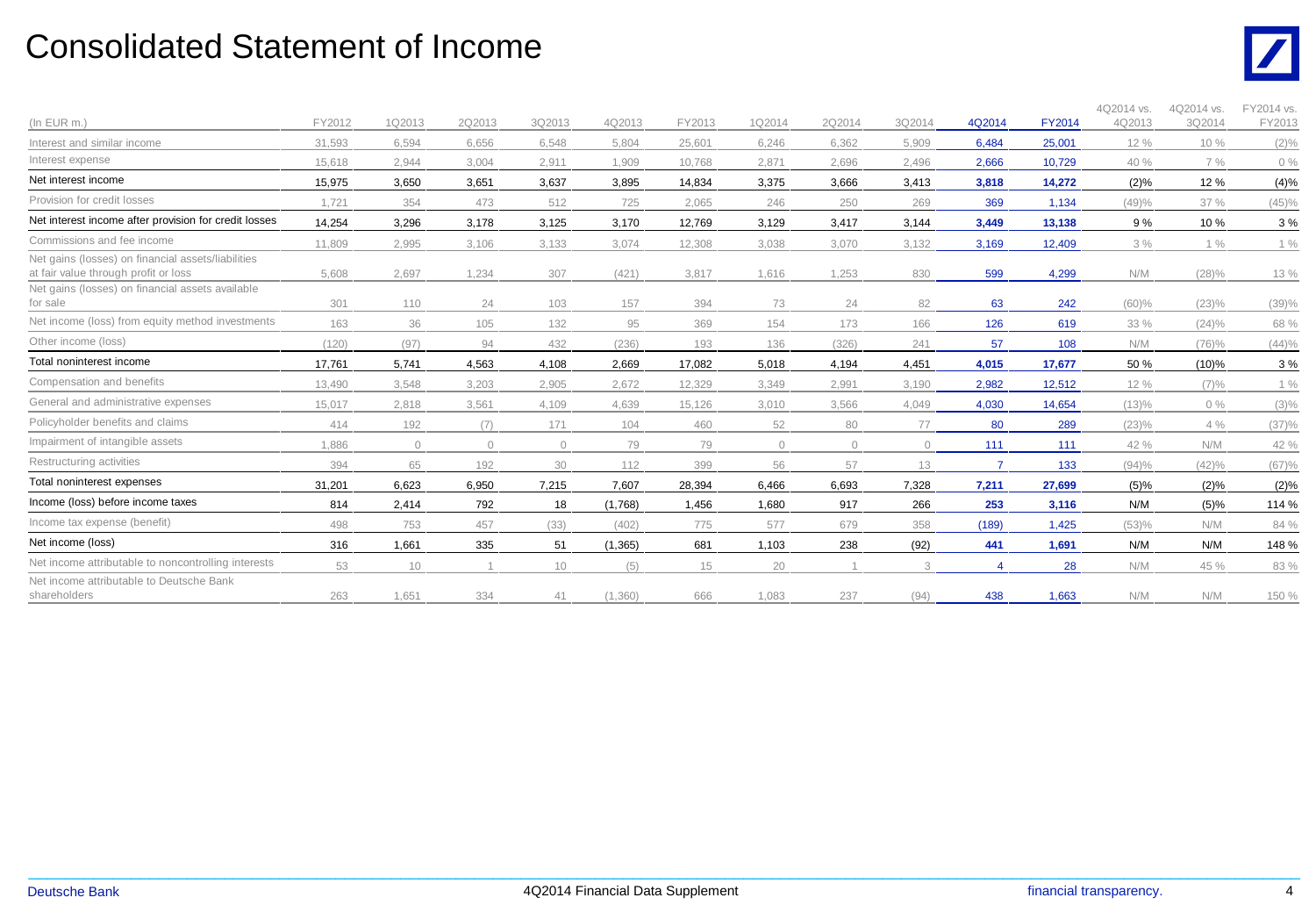### Net revenues - Segment view $^{\text{\tiny{10}}}$



| (In EUR m., unless stated otherwise)              | FY2012     | 1Q2013      | 2Q2013     | 3Q2013      | 4Q2013         | FY2013       | 1Q2014       | 2Q2014      | 3Q2014       | 4Q2014       | <b>FY2014</b> | 4Q2014 vs.<br>4Q2013 | 4Q2014 vs.<br>3Q2014 | FY2014 vs.<br>FY2013 |
|---------------------------------------------------|------------|-------------|------------|-------------|----------------|--------------|--------------|-------------|--------------|--------------|---------------|----------------------|----------------------|----------------------|
| Corporate Banking & Securities:                   |            |             |            |             |                |              |              |             |              |              |               |                      |                      |                      |
| Origination (equity)                              | 518        | 152         | 204        | 135         | 241            | 732          | 160          | 265         | 175          | 161          | 761           | (33)%                | $(8)\%$              | 4%                   |
| Origination (debt)                                | 1.417      | 453         | 417        | 367         | 320            | 1,557        | 358          | 416         | 361          | 391          | 1,527         | 22 %                 | 8 %                  | $(2)\%$              |
| Origination                                       | 1,935      | 605         | 621        | 502         | 561            | 2,289        | 518          | 681         | 536          | 553          | 2.288         | (2)%                 | 3%                   | 0%                   |
| Sales & Trading (equity)                          | 2,288      | 766         | 787        | 643         | 541            | 2.737        | 772          | 698         | 729          | 728          | 2,928         | 35 %                 | 0%                   | 7 %                  |
| Sales & Trading (debt and other products)         | 8.815      | 2,717       | 1,823      | 1.248       | 1.017          | 6.806        | 2,433        | 1,826       | 1,435        | 1,147        | 6,841         | 13 %                 | (20)%                | 1%                   |
| Sales & Trading                                   | 11,103     | 3,484       | 2,609      | 1,892       | 1,558          | 9,543        | 3,205        | 2,524       | 2,164        | 1,876        | 9,769         | 20 %                 | (13)%                | 2 %                  |
| Advisory                                          | 590        | 69          | 116        | 155         | 140            | 480          | 107          | 130         | 155          | 188          | 580           | 34 %                 | 21 %                 | 21 %                 |
| Loan products                                     | 899        | 250         | 296        | 331         | 358            | 1,234        | 255          | 255         | 340          | 346          | 1,196         | $(3)\%$              | 2%                   | $(3)\%$              |
| Other products <sup>1</sup>                       | 547        | 139         | (64)       | 21          | (117)          | (21)         | (9)          | (58)        | (48)         | 25           | (90)          | N/M                  | N/M                  | N/M                  |
| <b>Total Corporate Banking &amp; Securities</b>   | 15,073     | 4,547       | 3,579      | 2,900       | 2,500          | 13,526       | 4,076        | 3,532       | 3,147        | 2,988        | 13,742        | 20%                  | (5)%                 | 2 %                  |
| Private & Business Clients:                       |            |             |            |             |                |              |              |             |              |              |               |                      |                      |                      |
| <b>Credit Products</b>                            | 3,331      | 856         | 838        | 841         | 873            | 3,408        | 859          | 867         | 875          | 862          | 3,463         | $(1)\%$              | $(2)\%$              | 2%                   |
| Deposits                                          | 3,175      | 763         | 757        | 741         | 751            | 3,012        | 757          | 749         | 743          | 729          | 2,977         | $(3)\%$              | $(2)\%$              | $(1)\%$              |
| Payments, Cards & Accounts                        | 1,027      | 255         | 252        | 258         | 254            | 1.019        | 248          | 247         | 249          | 240          | 983           | $(6)\%$              | $(4)\%$              | $(3)\%$              |
| Investment & Insurance Products                   | 1,146      | 318         | 305        | 266         | 331            | 1,220        | 349          | 308         | 306          | 346          | 1,308         | 5 %                  | 13 %                 | 7 %                  |
| Postal and supplementary Postbank Services        | 454        | 108         | 108        | 107         | 110            | 434          | 105          | 104         | 103          | 105          | 416           | $(5)\%$              | 2%                   | (4)%                 |
| Other Revenues                                    | 407        | 84          | 188        | 111         | 73             | 457          | 158          | 94          | 116          | 122          | 491           | 67 %                 | 5 %                  | 7 %                  |
| <b>Total Private &amp; Business Clients</b>       | 9,540      | 2,385       | 2,448      | 2,324       | 2,393          | 9,550        | 2,476        | 2,367       | 2,392        | 2,404        | 9,639         | $0\%$                | 0%                   | 1 %                  |
| <b>Global Transaction Banking:</b>                |            |             |            |             |                |              |              |             |              |              |               |                      |                      |                      |
| <b>Transaction services</b>                       | 4,200      | 1,034       | 1,036      | 1,023       | 976            | 4,069        | 1,028        | 1,035       | 1,039        | 1,045        | 4,146         | 7%                   | 1%                   | 2%                   |
| Other products                                    | $\Omega$   | $\Omega$    | $\Omega$   | $\Omega$    | $\overline{0}$ | $\mathbf{0}$ | $\mathbf{0}$ | $\Omega$    | $\Omega$     | $\mathbf{0}$ | $\mathbf 0$   | N/M                  | N/M                  | N/M                  |
| <b>Total Global Transaction Banking</b>           | 4,200      | 1,034       | 1,036      | 1,023       | 976            | 4,069        | 1,028        | 1,035       | 1,039        | 1,045        | 4,146         | 7 %                  | 1%                   | 2 %                  |
| Deutsche Asset & Wealth Management:               |            |             |            |             |                |              |              |             |              |              |               |                      |                      |                      |
| Management fees and other recurring revenues      | 2,282      | 596         | 596        | 633         | 616            | 2,441        | 613          | 642         | 659          | 687          | 2,601         | 12 %                 | $4\%$                | 7 %                  |
| Performance and trans. fees and other             |            |             |            |             |                |              |              |             |              |              |               |                      |                      |                      |
| non recurring revenues                            | 905        | 207         | 221        | 229         | 266            | 924          | 183          | 159         | 250          | 235          | 826           | (12)%                | $(6)\%$              | (11)%                |
| Net interest revenues                             | 496        | 155         | 142        | 135         | 147            | 578          | 153          | 155         | 147          | 169          | 624           | 15 %                 | 15 %                 | 8 %                  |
| Mark-to-market movements on policyholder          |            |             |            |             |                |              |              |             |              |              |               |                      |                      |                      |
| positions in Abbey Life<br>Other product revenues | 420<br>369 | 209         | (13)<br>94 | 186         | 112            | 494          | 49           | 80          | 80           | 82           | 291           | (27)%                | 2%                   | (41)%                |
| Total Deutsche Asset & Wealth Management          | 4,472      | 78<br>1,244 | 1,041      | 81<br>1,265 | 45<br>1,185    | 299<br>4,735 | 69<br>1,067  | 98<br>1,134 | 131<br>1,267 | 69<br>1,241  | 367<br>4,708  | 53 %<br>5 %          | (47)%<br>$(2)\%$     | 23 %<br>(1)%         |
| Non-Core Operations Unit                          | 1,427      | 441         | 279        | 402         | (157)          | 964          |              | (44)        | 20           | 161          | 211           | N/M                  | N/M                  | (78)%                |
|                                                   |            |             |            |             |                |              | 74           |             |              |              |               |                      |                      |                      |
| Consolidation & Adjustments                       | (975)      | (259)       | (168)      | (168)       | (334)          | (929)        | (327)        | (164)       | $\Omega$     | (5)          | (497)         | (98)%                | N/M                  | (47)%                |
| Net revenues                                      | 33,736     | 9,391       | 8,215      | 7,745       | 6,564          | 31,915       | 8,392        | 7,860       | 7,864        | 7,832        | 31,949        | 19 %                 | 0%                   | 0%                   |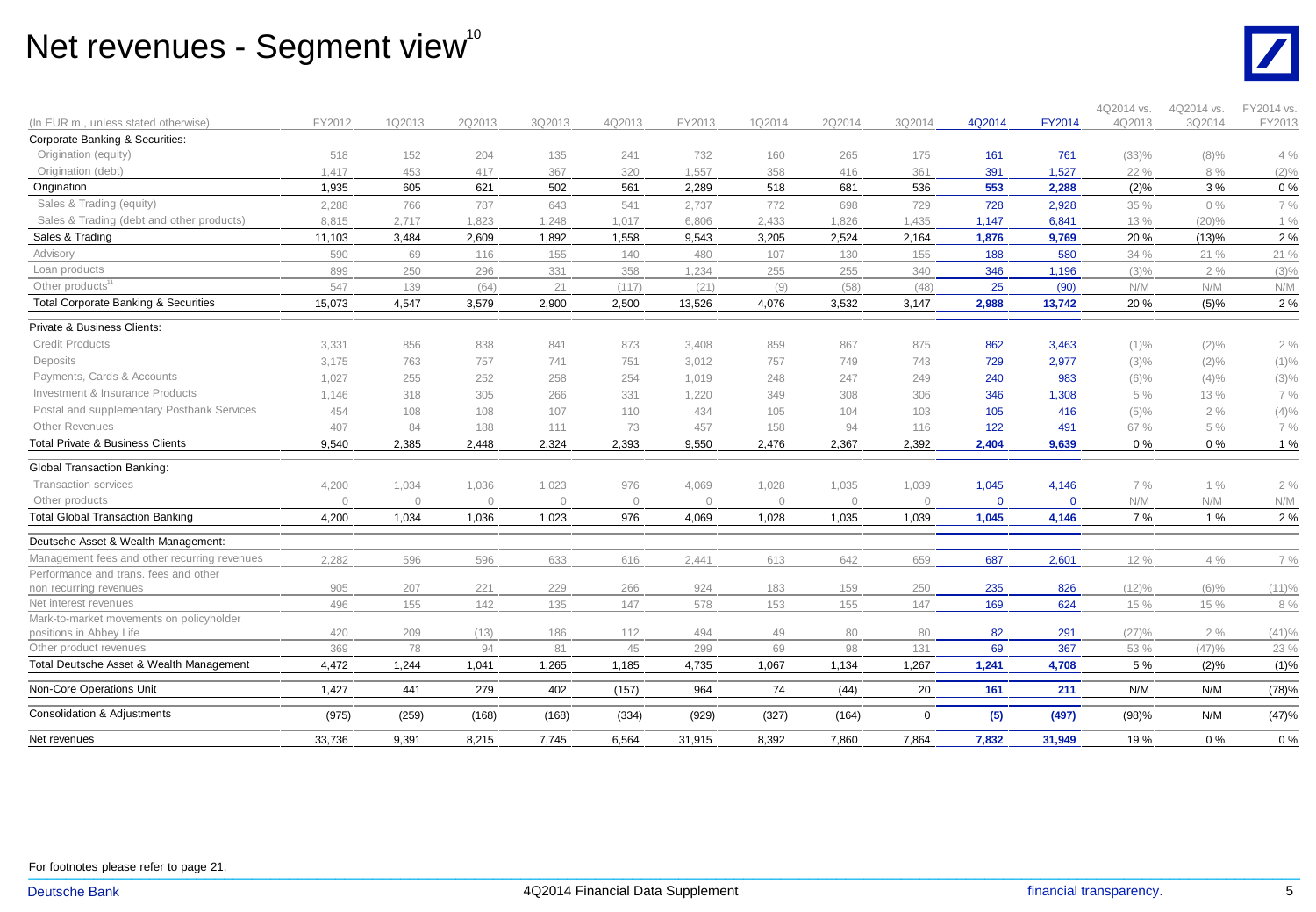## Net interest income and net gains (losses) on financial assets/liabilities at fair value through profit or loss

#### Breakdown by Group Division/CB&S product<sup>12</sup>

| (In EUR m., unless stated otherwise)                                                       | FY2012 | 1Q2013 | 2Q2013 | 3Q2013 | 4Q2013 | FY2013 | 1Q2014 | 2Q2014 | 3Q2014 | 4Q2014 | FY2014 | 4Q2014 vs.<br>4Q2013 | 4Q2014 vs.<br>3Q2014 | FY2014 vs.<br>FY2013 |
|--------------------------------------------------------------------------------------------|--------|--------|--------|--------|--------|--------|--------|--------|--------|--------|--------|----------------------|----------------------|----------------------|
| Net interest income                                                                        | 15,975 | 3,650  | 3,651  | 3,637  | 3,895  | 14,834 | 3,375  | 3,666  | 3,413  | 3,818  | 14,272 | $(2)\%$              | 12 %                 | $(4)\%$              |
| Net gains (losses) on financial assets/liabilities<br>at fair value through profit or loss | 5,608  | 2,697  | 1,234  | 307    | (421)  | 3,817  | 1,616  | 1,253  | 830    | 599    | 4,299  | N/M                  | $(28)\%$             | 13 %                 |
| Total                                                                                      | 21,583 | 6,347  | 4,885  | 3,945  | 3,474  | 18,651 | 4,991  | 4,920  | 4,243  | 4,417  | 18,570 | 27 %                 | 4 %                  | $0\%$                |
| Sales & Trading (equity)                                                                   | 1,732  | 628    | 579    | 484    | 437    | 2.129  | 606    | 541    | 596    | 571    | 2,314  | 31%                  | $(4)\%$              | 9%                   |
| Sales & Trading (debt and other products)                                                  | 7,851  | 2,502  | 1,825  | 981    | 761    | 6,069  | 2,050  | 1,702  | 1,361  | 1,571  | 6,685  | 107 %                | 15 %                 | 10 %                 |
| Sales & Trading                                                                            | 9,582  | 3,130  | 2,404  | .465   | 1,198  | 8,197  | 2,656  | 2,243  | 1,957  | 2,142  | 8,998  | 79 %                 | 9 %                  | 10%                  |
| Loan products                                                                              | 182    | 84     | 176    | 149    | 190    | 599    | 145    | 157    | 213    | 181    | 695    | (5)%                 | (15)%                | 16 %                 |
| Remaining products <sup>13</sup>                                                           | 589    | 232    | (7)    | (422)  | 269    | 72     | (27)   | 67     | (180)  | 80     | (61)   | (70)%                | N/M                  | N/M                  |
| Corporate Banking & Securities                                                             | 10,353 | 3,446  | 2,574  | 1,193  | 1,656  | 8,869  | 2,774  | 2,466  | 1,990  | 2,403  | 9,632  | 45 %                 | 21 %                 | 9%                   |
| <b>Private &amp; Business Clients</b>                                                      | 6,220  | 1,486  | 1,531  | 1,468  | 1,482  | 5,966  | 1,557  | 1,515  | 1,494  | 1,397  | 5,962  | $(6)\%$              | (7)%                 | 0%                   |
| <b>Global Transaction Banking</b>                                                          | 2,016  | 541    | 472    | 567    | 405    | 1,984  | 565    | 604    | 538    | 524    | 2,232  | 30 %                 | $(3)\%$              | 12 %                 |
| Deutsche Asset & Wealth Management                                                         | 1,974  | 714    | 217    | 552    | 84     | 1,568  | 335    | 369    | 413    | 387    | 1,505  | N/M                  | $(6)\%$              | (4)%                 |
| Non-Core Operations Unit                                                                   | 650    | 123    | 195    | 119    | (192)  | 245    | (223)  | 49     | (243)  | (156)  | (573)  | (19)%                | (36)%                | N/M                  |
| Consolidation & Adjustments                                                                | 369    | 35     | (103)  | 46     | 40     | 19     | (15)   | (84)   | 51     | (138)  | (187)  | N/M                  | N/M                  | N/M                  |
| Total                                                                                      | 21,583 | 6,347  | 4,885  | 3,945  | 3,474  | 18,651 | 4,991  | 4,920  | 4,243  | 4,417  | 18,570 | 27 %                 | 4 %                  | 0%                   |

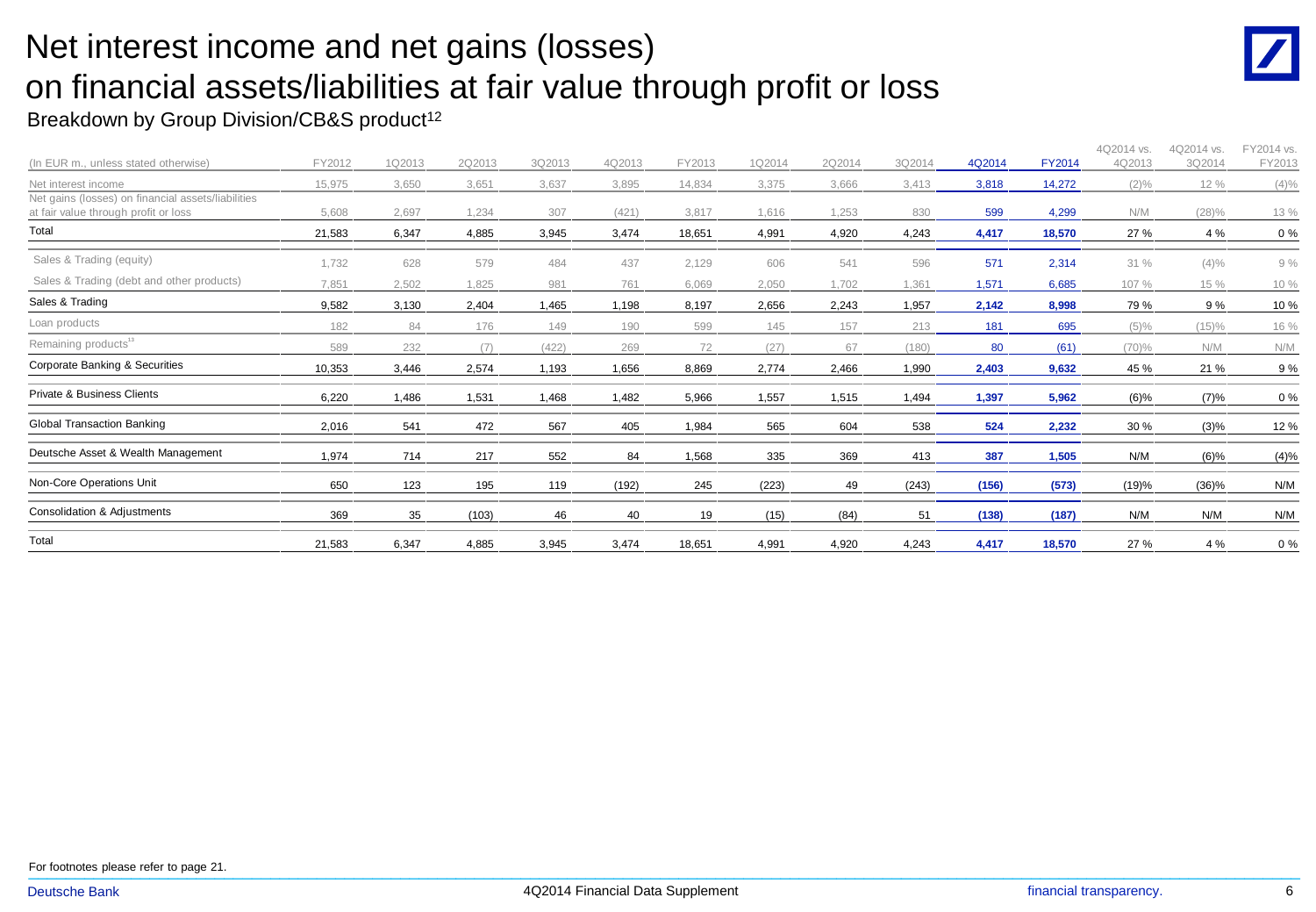### Corporate Banking & Securities



| (In EUR m., unless stated otherwise)                           | FY2012    | 1Q2013    | 2Q2013    | 3Q2013       | 4Q2013    | FY2013    | 1Q2014       | 2Q2014     | 3Q2014         | 4Q2014         | FY2014       | 4Q2014 vs.<br>4Q2013 | 4Q2014 vs.<br>3Q2014 | FY2014 vs.<br>FY2013 |
|----------------------------------------------------------------|-----------|-----------|-----------|--------------|-----------|-----------|--------------|------------|----------------|----------------|--------------|----------------------|----------------------|----------------------|
| Origination (equity)                                           | 518       | 152       | 204       | 135          | 241       | 732       | 160          | 265        | 175            | 161            | 761          | (33)%                | $(8)\%$              | 4%                   |
| Origination (debt)                                             | 1,417     | 453       | 417       | 367          | 320       | 1,557     | 358          | 416        | 361            | 391            | 1,527        | 22 %                 | 8 %                  | $(2)\%$              |
| Origination                                                    | 1,935     | 605       | 621       | 502          | 561       | 2.289     | 518          | 681        | 536            | 553            | 2.288        | (2)%                 | 3%                   | 0%                   |
| Sales & Trading (equity)                                       | 2.288     | 766       | 787       | 643          | 541       | 2,737     | 772          | 698        | 729            | 728            | 2,928        | 35 %                 | 0%                   | 7 %                  |
| Sales & Trading (debt and other products)                      | 8,815     | 2,717     | 1,823     | 1,248        | 1,017     | 6,806     | 2,433        | 1,826      | 1,435          | 1,147          | 6,841        | 13 %                 | $(20)\%$             | $1\%$                |
| Sales & Trading                                                | 11,103    | 3,484     | 2,609     | 1,892        | 1,558     | 9,543     | 3,205        | 2,524      | 2,164          | 1,876          | 9,769        | 20 %                 | (13)%                | 2 %                  |
| Advisory                                                       | 590       | 69        | 116       | 155          | 140       | 480       | 107          | 130        | 155            | 188            | 580          | 34 %                 | 21 %                 | 21 %                 |
| Loan products                                                  | 899       | 250       | 296       | 331          | 358       | 1,234     | 255          | 255        | 340            | 346            | 1,196        | $(3)\%$              | 2%                   | $(3)\%$              |
| Other products <sup>11</sup>                                   | 547       | 139       | (64)      | 21           | (117)     | (21)      | (9)          | (58)       | (48)           | 25             | (90)         | N/M                  | N/M                  | N/M                  |
| Total net revenues                                             | 15,073    | 4,547     | 3,579     | 2,900        | 2,500     | 13,526    | 4,076        | 3,532      | 3,147          | 2,988          | 13,742       | 20%                  | (5)%                 | 2 %                  |
| Provision for credit losses                                    | 81        | 51        | 26        | 43           | 70        | 189       | 16           | 44         | 33             | 9              | 103          | (87)%                | (72)%                | (46)%                |
| Total noninterest expenses                                     | 12,071    | 2,578     | 2,794     | 2,487        | 2,303     | 10,162    | 2,547        | 2,603      | 2,737          | 2,461          | 10,348       | 7 %                  | $(10)\%$             | 2%                   |
| therein: Total compensation and benefits"                      | 6,099     | 1,699     | 1,376     | 1,189        | 1,004     | 5,268     | 1,539        | 1,300      | 1,373          | 1,216          | 5,428        | 21 %                 | (11)%                | 3%                   |
| therein: Direct severance payments                             | 164       | 13        |           | 8            | (2)       | 26        | 12           | 5          | 18             | 11             | 46           | N/M                  | (37)%                | 76 %                 |
| therein: Restructuring activities                              | 236       | 42        | 40        |              | 41        | 130       | 44           | 37         | 6              | 26             | 112          | (38)%                | N/M                  | $(13)\%$             |
| therein: Impairment of intangible assets                       | 1.174     | $\circ$   | $\circ$   | $\mathbf{0}$ | $\Omega$  | $\circ$   | $\mathbf{0}$ | $\bigcirc$ | $\Omega$       | $\mathbf{0}$   | $\mathbf{0}$ | N/M                  | N/M                  | N/M                  |
| Noncontrolling interests                                       | 17        | 10        |           | 9            | (4)       | 16        | 21           |            | $\overline{2}$ | $\overline{2}$ | 25           | N/M                  | (11)%                | 57 %                 |
| Income (loss) before income taxes                              | 2,904     | 1,908     | 758       | 361          | 132       | 3,158     | 1,492        | 885        | 374            | 516            | 3,266        | N/M                  | 38 %                 | 3 %                  |
| Additional information                                         |           |           |           |              |           |           |              |            |                |                |              |                      |                      |                      |
| Employees (front office full-time equivalent, at               |           |           |           |              |           |           |              |            |                |                |              |                      |                      |                      |
| period end)                                                    | 8,500     | 8,271     | 8,106     | 8,464        | 8,357     | 8,357     | 8,214        | 8,116      | 8,387          | 8,207          | 8,207        | $(2)\%$              | $(2)\%$              | $(2)\%$              |
| Memo: Total employees (full-time equivalent, at<br>period end) | 25.154    | 24,578    | 24,138    | 25,031       | 25,112    | 25,112    | 25,365       | 25,353     | 25,695         | 25,843         | 25,843       | 3%                   | 1%                   | 3%                   |
| Cost/income ratio                                              |           |           |           |              |           |           |              |            |                |                |              |                      |                      |                      |
| Assets (at period end) <sup>®</sup>                            | 80 %      | 57 %      | 78 %      | 86 %         | 92 %      | 75 %      | 63 %         | 74 %       | 87 %           | 82 %           | 75 %         | $(10)$ ppt           | $(5)$ ppt            | 0 ppt                |
| Risk-weighted assets (at period end) <sup>6</sup>              | 1,448,924 | 1,472,217 | 1,367,693 | 1,263,283    | 1,102,007 | 1,102,007 | 1,133,139    | 1,158,803  | 1,204,717      | 1,213,612      | 1,213,612    | 10 %                 | 1%                   | 10 %                 |
| Average active equity <sup>9</sup>                             | 112,630   | 115,153   | 111,589   | 118,003      | 114,729   | 114,729   | 165,432      | 185,691    | 183,502        | 175,561        | 175,561      | N/M                  | $(4)\%$              | N/M                  |
|                                                                | 20.213    | 18.805    | 20,287    | 20,892       | 20,837    | 20.161    | 21,157       | 23,966     | 25,373         | 25,754         | 24,204       | 24 %                 | 2%                   | 20 %                 |
| Pre-tax return on average active equity                        | 14 %      | 41 %      | 15 %      | 7%           | 3%        | 16 %      | 28 %         | 15 %       | 6 %            | 8%             | 13 %         | 5 ppt                | 2 ppt                | $(2)$ ppt            |
| Post-tax return on average active equity                       | 9%        | 27 %      | 10 %      | $6\%$        | (5)%      | 9%        | 19 %         | 9%         | 3%             | 6 %            | 9%           | 11 ppt               | 3 ppt                | 0 ppt                |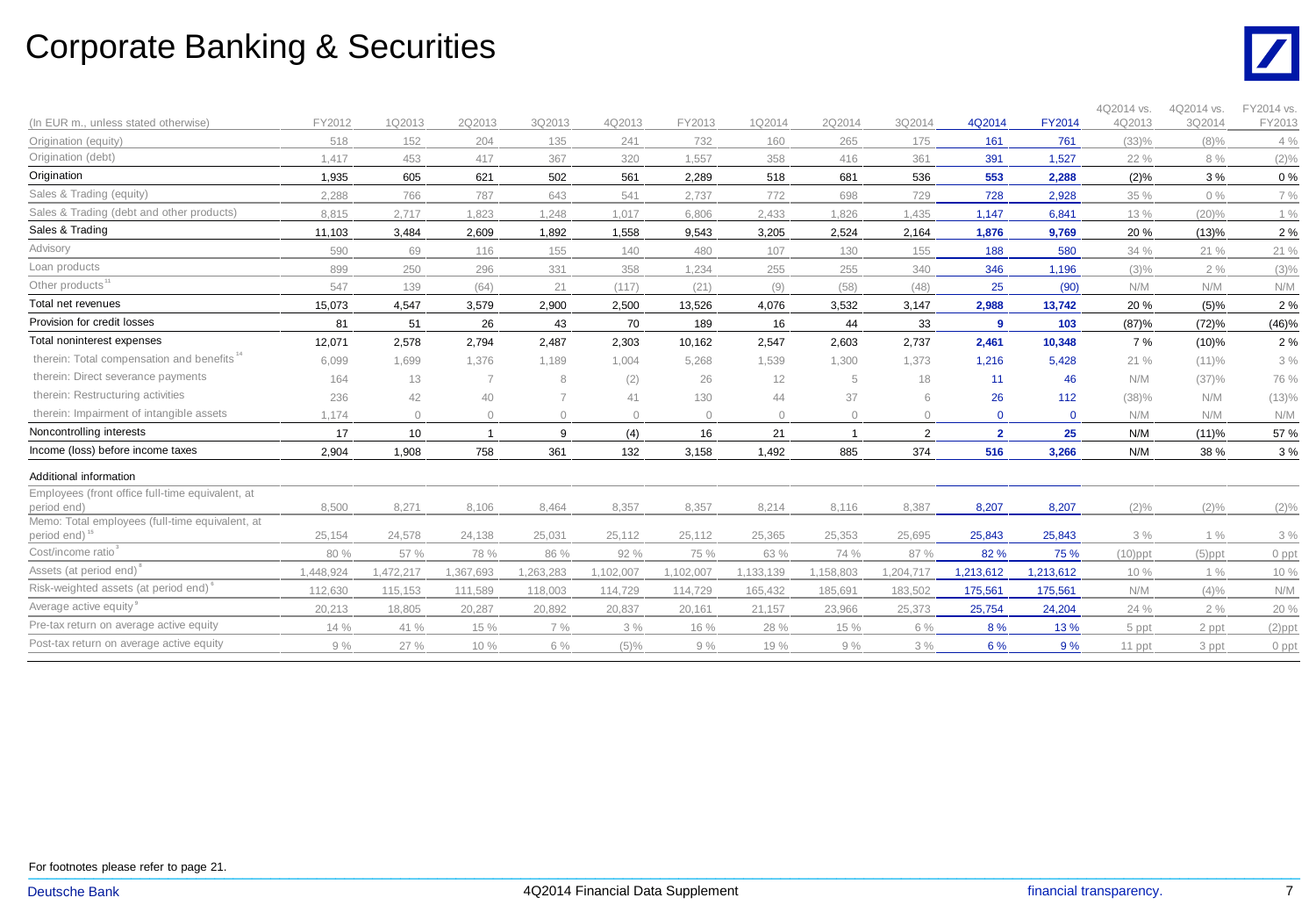#### Private & Business Clients



| (In EUR m., unless stated otherwise)                                                                                   | FY2012  | 1Q2013         | 2Q2013         | 3Q2013      | 4Q2013         | FY2013         | 1Q2014         | 2Q2014         | 3Q2014      | 4Q2014         | FY2014         | 4Q2014 vs.<br>4Q2013 | 4Q2014 vs.<br>3Q2014 | FY2014 vs.<br>FY2013 |
|------------------------------------------------------------------------------------------------------------------------|---------|----------------|----------------|-------------|----------------|----------------|----------------|----------------|-------------|----------------|----------------|----------------------|----------------------|----------------------|
| <b>Credit Products</b>                                                                                                 | 3,331   | 856            | 838            | 841         | 873            | 3,408          | 859            | 867            | 875         | 862            | 3,463          | $(1)\%$              | $(2)\%$              | $2\%$                |
| Deposits                                                                                                               | 3,175   | 763            | 757            | 741         | 751            | 3,012          | 757            | 749            | 743         | 729            | 2,977          | $(3)\%$              | $(2)\%$              | $(1)\%$              |
| Payments, Cards & Accounts                                                                                             | 1,027   | 255            | 252            | 258         | 254            | 1,019          | 248            | 247            | 249         | 240            | 983            | $(6)\%$              | (4)%                 | $(3)\%$              |
| Investment & Insurance Products                                                                                        | 1,146   | 318            | 305            | 266         | 331            | 1,220          | 349            | 308            | 306         | 346            | 1,308          | 5 %                  | 13 %                 | 7 %                  |
| Postal and supplementary Postbank Services                                                                             | 454     | 108            | 108            | 107         | 110            | 434            | 105            | 104            | 103         | 105            | 416            | $(5)\%$              | 2%                   | (4)%                 |
| Other Revenues                                                                                                         | 407     | 84             | 188            | 111         | 73             | 457            | 158            | 94             | 116         | 122            | 491            | 67 %                 | 5 %                  | 7 %                  |
| Total net revenues                                                                                                     | 9,540   | 2,385          | 2,448          | 2,324       | 2,393          | 9,550          | 2,476          | 2,367          | 2,392       | 2,404          | 9,639          | 0%                   | 0%                   | 1 %                  |
| Provision for credit losses                                                                                            | 781     | 111            | 194            | 171         | 243            | 719            | 140            | 145            | 150         | 187            | 622            | (23)%                | 25 %                 | (13)%                |
| Memo: Impact of releases of certain Postbank allowances"                                                               | 94      | 14             | 46             |             | 25             | 86             | $\circ$        | $\circ$        | $\circ$     | $\mathbf{0}$   | $\mathbf 0$    | (100)%               | (23)%                | $(100)\%$            |
| Total noninterest expenses                                                                                             | 7,224   | 1,791          | 1,747          | 1,805       | 1,932          | 7,276          | 1,815          | 1,819          | 1,886       | 2,162          | 7,682          | 12%                  | 15 %                 | 6 %                  |
| therein: Total compensation and benefits <sup>14</sup>                                                                 | 3,782   | 950            | 950            | 894         | 937            | 3,731          | 948            | 881            | 935         | 942            | 3,706          | $0\%$                | 1%                   | $(1)\%$              |
| therein: Direct severance payments                                                                                     | 249     | 51             | 64             | 5           | 105            | 224            | 46             | (4)            | 21          | 72             | 134            | $(31)\%$             | N/M                  | (40)%                |
| therein: Restructuring activities                                                                                      | $\circ$ | $\overline{1}$ | $\overline{1}$ | 3           | 17             | 22             | 3              | 3              |             | $\overline{2}$ | 9              | $(86)\%$             | 178 %                | (57)%                |
| therein: Impairment of intangible assets                                                                               | 15      | $\bigcap$      | $\Omega$       | $\bigcirc$  | $\overline{7}$ | $\overline{7}$ | $\bigcirc$     | $\Omega$       | $\cap$      | $\overline{0}$ | $\Omega$       | N/M                  | N/M                  | N/M                  |
| Noncontrolling interests                                                                                               | 16      | $\overline{0}$ | $\mathbf 0$    | $\mathbf 0$ | $\mathbf 0$    | $\mathbf 0$    | $\mathbf 0$    | $\mathbf 0$    | $\mathbf 0$ | $\mathbf 0$    | $\overline{1}$ | 114 %                | 26 %                 | 46 %                 |
| Income (loss) before income taxes                                                                                      | 1,519   | 483            | 507            | 347         | 218            | 1,555          | 520            | 403            | 356         | 55             | 1,335          | (75)%                | (84)%                | (14)%                |
| Additional information                                                                                                 |         |                |                |             |                |                |                |                |             |                |                |                      |                      |                      |
|                                                                                                                        |         |                |                |             |                |                |                |                |             |                |                |                      |                      |                      |
| Employees (front office full-time equivalent, at period end)<br>Memo: Total employees (full-time equivalent, at period | 37,899  | 38,421         | 38,510         | 38,527      | 37,890         | 37,890         | 38,225         | 38,217         | 38,396      | 38,054         | 38,054         | $0\%$                | $(1)\%$              | $0\%$                |
| end) <sup>15</sup>                                                                                                     | 46,550  | 47,118         | 47,236         | 47,454      | 46,781         | 46,781         | 47,109         | 47,171         | 47,897      | 47,619         | 47,619         | 2%                   | $(1)\%$              | $2\%$                |
| Cost/income ratio <sup>3</sup>                                                                                         | 76 %    | 75 %           | 71 %           | 78 %        | 81 %           | 76 %           | 73 %           | 77 %           | 79 %        | 90 %           | 80 %           | 9 ppt                | 11 ppt               | 4 ppt                |
| Assets (at period end) '                                                                                               | 282,428 | 270,928        | 268,624        | 267,550     | 265,360        | 265,360        | 261,106        | 262,326        | 261,206     | 258,381        | 258,381        | $(3)\%$              | $(1)\%$              | $(3)\%$              |
| Risk-weighted assets (at period end)                                                                                   | 72,695  | 72,419         | 71,320         | 72,757      | 73,001         | 73,001         | 79,613         | 79,654         | 79,983      | 79,571         | 79,571         | N/M                  | $(1)\%$              | N/M                  |
| Average active equity                                                                                                  | 12,177  | 13,289         | 14,073         | 14,145      | 14,404         | 13,976         | 14,251         | 14,224         | 14,291      | 14,630         | 14,420         | 2%                   | 2%                   | 3%                   |
| Pre-tax return on average active equity                                                                                | 12 %    | 15 %           | 14%            | 10 %        | 6 %            | 11 %           | 15 %           | 11 %           | 10 %        | 2%             | 9%             | $(5)$ ppt            | $(8)$ ppt            | $(2)$ ppt            |
| Post-tax return on average active equity                                                                               | 8 %     | 10 %           | 9%             | 8 %         | 0%             | 6 %            | 10 %           | 7 %            | 6 %         | 2%             | 6 %            | 2 ppt                | $(5)$ ppt            | 0 ppt                |
| Invested assets (at period end, in EUR bn.)                                                                            | 293     | 290            | 285            | 285         | 282            | 282            | 284            | 286            | 289         | 291            | 291            | 3%                   | $1\%$                | $3\%$                |
| Net new money (in EUR bn.)                                                                                             | (10)    | (4)            | (3)            | (2)         | (5)            | (15)           | $\overline{2}$ | $\circledcirc$ | 3           | $\overline{1}$ | 6              | N/M                  | (71)%                | N/M                  |
| Breakdown of PBC by business unit                                                                                      |         |                |                |             |                |                |                |                |             |                |                |                      |                      |                      |
| Private & Commercial Banking                                                                                           |         |                |                |             |                |                |                |                |             |                |                |                      |                      |                      |
| Total net revenues                                                                                                     | 3,741   | 932            | 924            | 902         | 946            | 3,704          | 1,030          | 925            | 934         | 965            | 3,855          | 2%                   | 3%                   | 4%                   |
| Provision for credit losses                                                                                            | 174     | $\Delta$       | 36             | 26          | 62             | 128            | 20             | 19             | 20          | 20             | 79             | (67)%                | 4%                   | (38)%                |
| Total noninterest expenses                                                                                             | 3,098   | 811            | 761            | 801         | 863            | 3,237          | 806            | 812            | 875         | 1,040          | 3,533          | 20 %                 | 19 %                 | 9%                   |
| Income (loss) before income taxes                                                                                      | 468     | 118            | 126            | 74          | 21             | 339            | 204            | 95             | 40          | (95)           | 243            | N/M                  | N/M                  | (28)%                |
| Advisory Banking International                                                                                         |         |                |                |             |                |                |                |                |             |                |                |                      |                      |                      |
| Total net revenues                                                                                                     | 1,971   | 507            | 528            | 506         | 511            | 2,052          | 531            | 538            | 537         | 527            | 2,134          | 3%                   | $(2)\%$              | 4%                   |
| Provision for credit losses                                                                                            | 211     | 55             | 61             | 60          | 71             | 248            | 66             | 63             | 57          | 85             | 272            | 20 %                 | 49 %                 | 10 %                 |
| Total noninterest expenses                                                                                             | 1,217   | 291            | 262            | 292         | 294            | 1,139          | 337            | 312            | 299         | 232            | 1,179          | $(21)$ %             | (22)%                | 4 %                  |
| Income (loss) before income taxes                                                                                      | 543     | 161            | 204            | 155         | 146            | 666            | 128            | 164            | 181         | 209            | 683            | 44 %                 | 16 %                 | $3%$                 |
| Postbank                                                                                                               |         |                |                |             |                |                |                |                |             |                |                |                      |                      |                      |
| Total net revenues                                                                                                     | 3,828   | 945            | 997            | 915         | 937            | 3,794          | 914            | 904            | 921         | 912            | 3,651          | $(3)\%$              | $(1)\%$              | $(4)\%$              |
| Provision for credit losses                                                                                            | 395     | 52             | 96             | 85          | 110            | 343            | 54             | 64             | 73          | 81             | 271            | $(26)\%$             | 11 %                 | $(21)\%$             |
| Total noninterest expenses                                                                                             | 2,910   | 689            | 723            | 712         | 775            | 2,900          | 672            | 696            | 712         | 889            | 2,970          | 15 %                 | 25 %                 | 2%                   |
| Noncontrolling interests                                                                                               | 15      | $\Omega$       | $\circledcirc$ | $\circ$     | $\circledcirc$ | $\Omega$       | $\circ$        | $\circ$        | $\circ$     | $\overline{0}$ | $\overline{1}$ | 122 %                | 47 %                 | 69 %                 |
| Income (loss) before income taxes                                                                                      | 508     | 204            | 177            | 117         | 52             | 550            | 188            | 145            | 135         | (59)           | 409            | N/M                  | N/M                  | (26)%                |

For footnotes please refer to page 21. For footnotes please refer to page 21.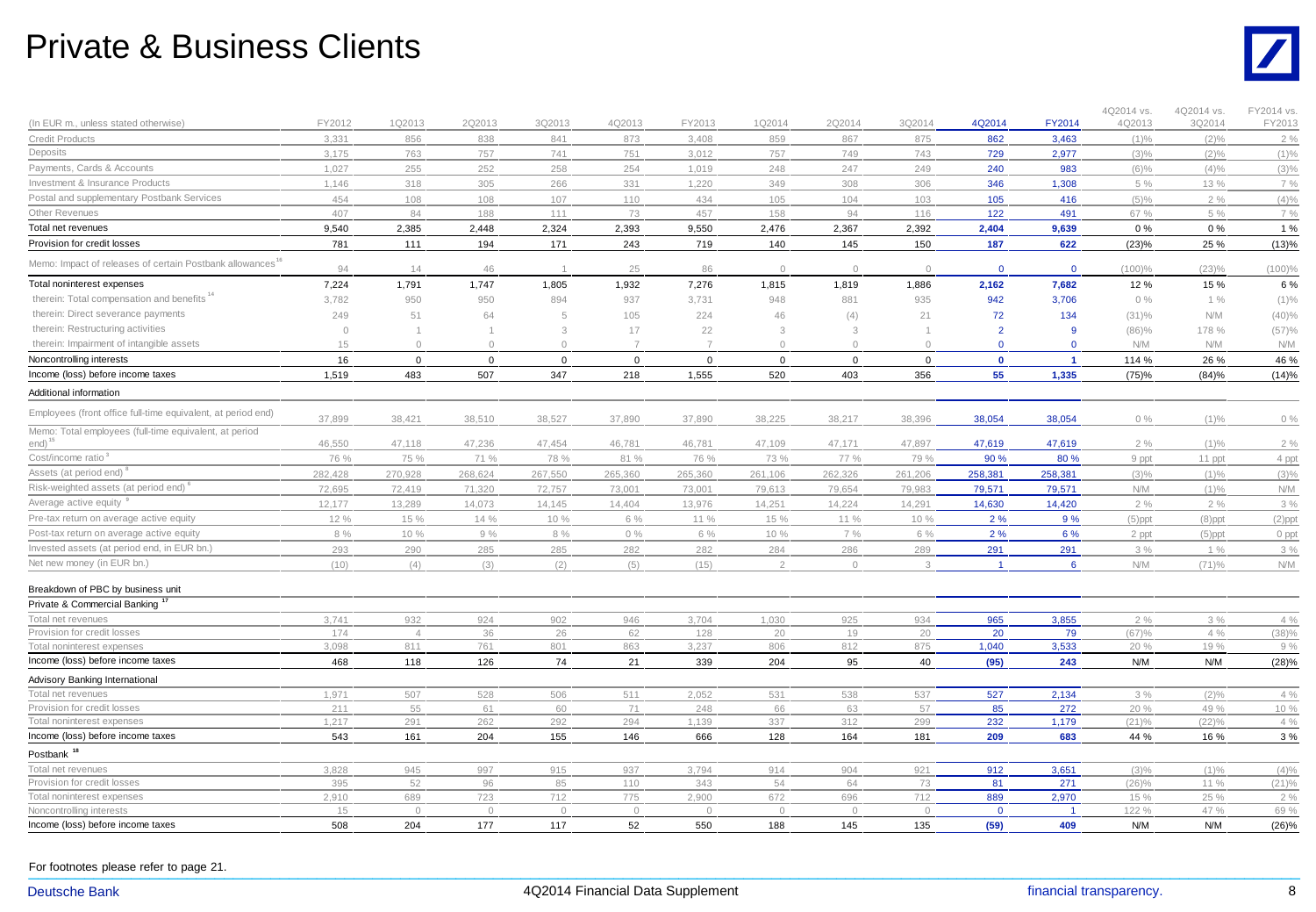### Global Transaction Banking



| (In EUR m., unless stated otherwise)                                         | FY2012      | 1Q2013   | 2Q2013    | 3Q2013      | 4Q2013         | FY2013   | 1Q2014         | 2Q2014         | 3Q2014   | 4Q2014       | <b>FY2014</b> | 4Q2014 vs.<br>4Q2013 | 4Q2014 vs.<br>3Q2014 | FY2014 vs.<br>FY2013 |
|------------------------------------------------------------------------------|-------------|----------|-----------|-------------|----------------|----------|----------------|----------------|----------|--------------|---------------|----------------------|----------------------|----------------------|
| <b>Transaction services</b>                                                  | 4,200       | 1,034    | 1,036     | 1,023       | 976            | 4,069    | 1,028          | 1,035          | 1,039    | 1,045        | 4,146         | 7 %                  | 1%                   | 2%                   |
| Other products                                                               | $\bigcap$   | $\cap$   | $\bigcap$ | $\Omega$    | $\Omega$       | $\Omega$ | $\circ$        | $\Omega$       |          | $\Omega$     | $\mathbf 0$   | N/M                  | N/M                  | N/M                  |
| Total net revenues                                                           | 4,200       | 1,034    | 1,036     | 1,023       | 976            | 4,069    | 1,028          | 1,035          | 1,039    | 1,045        | 4,146         | 7 %                  | 1 %                  | 2 %                  |
| Provision for credit losses                                                  | 208         | 92       | 79        | 58          | 86             | 315      | 24             | 47             | 43       | 42           | 156           | (51)%                | (3)%                 | (50)%                |
| Total noninterest expenses                                                   | 3,327       | 623      | 633       | 586         | 805            | 2,648    | 637            | 759            | 657      | 738          | 2,791         | $(8)\%$              | 12%                  | 5 %                  |
| therein: Total compensation and benefits"                                    | 1,193       | 305      | 304       | 285         | 278            | 1,172    | 307            | 291            | 314      | 299          | 1.211         | 7 %                  | $(5)\%$              | 3%                   |
| therein: Direct severance payments                                           | 24          |          | 3         | (2)         | $\overline{2}$ | 8        |                | $\overline{2}$ | 3        | 5            | 11            | 98 %                 | 44 %                 | 42 %                 |
| therein: Restructuring activities                                            | 40          | 2        | 12        |             | 36             | 54       | $\overline{2}$ | 6              | (1)      | 3            | 10            | (93)%                | N/M                  | $(81)\%$             |
| therein: Impairment of intangible assets                                     | 73          |          | $\Omega$  | $\bigcap$   | 57             | 57       | $\bigcirc$     | $\bigcap$      |          | $\Omega$     | $\mathbf{0}$  | N/M                  | N/M                  | N/M                  |
| Noncontrolling interests                                                     | $\mathbf 0$ | $\Omega$ | $\Omega$  | $\mathbf 0$ | 0              | 0        | 0              | $\mathbf 0$    | $\Omega$ | $\mathbf{0}$ | $\mathbf 0$   | N/M                  | N/M                  | N/M                  |
| Income (loss) before income taxes                                            | 664         | 318      | 324       | 380         | 86             | 1,107    | 367            | 228            | 338      | 265          | 1,198         | N/M                  | (22)%                | 8 %                  |
| Additional information                                                       |             |          |           |             |                |          |                |                |          |              |               |                      |                      |                      |
| Employees (front office full-time equivalent, at<br>period end)              | 4,312       | 4,274    | 4,207     | 4,195       | 4,087          | 4,087    | 4,076          | 4,028          | 4,124    | 4,139        | 4,139         | 1%                   | $0\%$                | $1\%$                |
| Memo: Total employees (full-time equivalent, at<br>period_end) <sup>15</sup> | 11,650      | 11,318   | 11,240    | 11,423      | 11.501         | 11.501   | 11,468         | 11,190         | 11,064   | 11,284       | 11,284        | $(2)\%$              | 2%                   | $(2)\%$              |
| Cost/income ratio <sup>3</sup>                                               | 79 %        | 60 %     | 61 %      | 57 %        | 82 %           | 65 %     | 62 %           | 73 %           | 63 %     | 71 %         | 67 %          | $(12)$ ppt           | 7 ppt                | 2 ppt                |
| Assets (at period end) <sup>8</sup>                                          | 87,997      | 97,540   | 97,155    | 88,500      | 97,240         | 97.240   | 108,130        | 111,054        | 109,764  | 106,252      | 106,252       | 9%                   | $(3)\%$              | 9%                   |
| Risk-weighted assets (at period end)°                                        | 34,976      | 35,246   | 37,151    | 37,143      | 36,811         | 36,811   | 41,523         | 42,019         | 42,829   | 43,265       | 43,265        | N/M                  | $1\%$                | N/M                  |
| Average active equity                                                        | 4.181       | 4,624    | 5,086     | 5.368       | 5.478          | 5,136    | 5,351          | 5,709          | 6,041    | 6,106        | 5,860         | 11 %                 | 1%                   | 14 %                 |
| Pre-tax return on average active equity                                      | 16 %        | 28 %     | 25 %      | 28 %        | 6 %            | 22 %     | 27 %           | 16 %           | 22 %     | 17 %         | 20 %          | 11 ppt               | $(5)$ ppt            | $(1)$ ppt            |
| Post-tax return on average active equity                                     | 10 %        | 18 %     | 17 %      | 21%         | $(4)\%$        | 13 %     | 18 %           | 10 %           | 14 %     | 12 %         | 14 %          | 17 ppt               | $(2)$ ppt            | 1 ppt                |

For footnotes please refer to page 21. For footnotes please refer to page 21.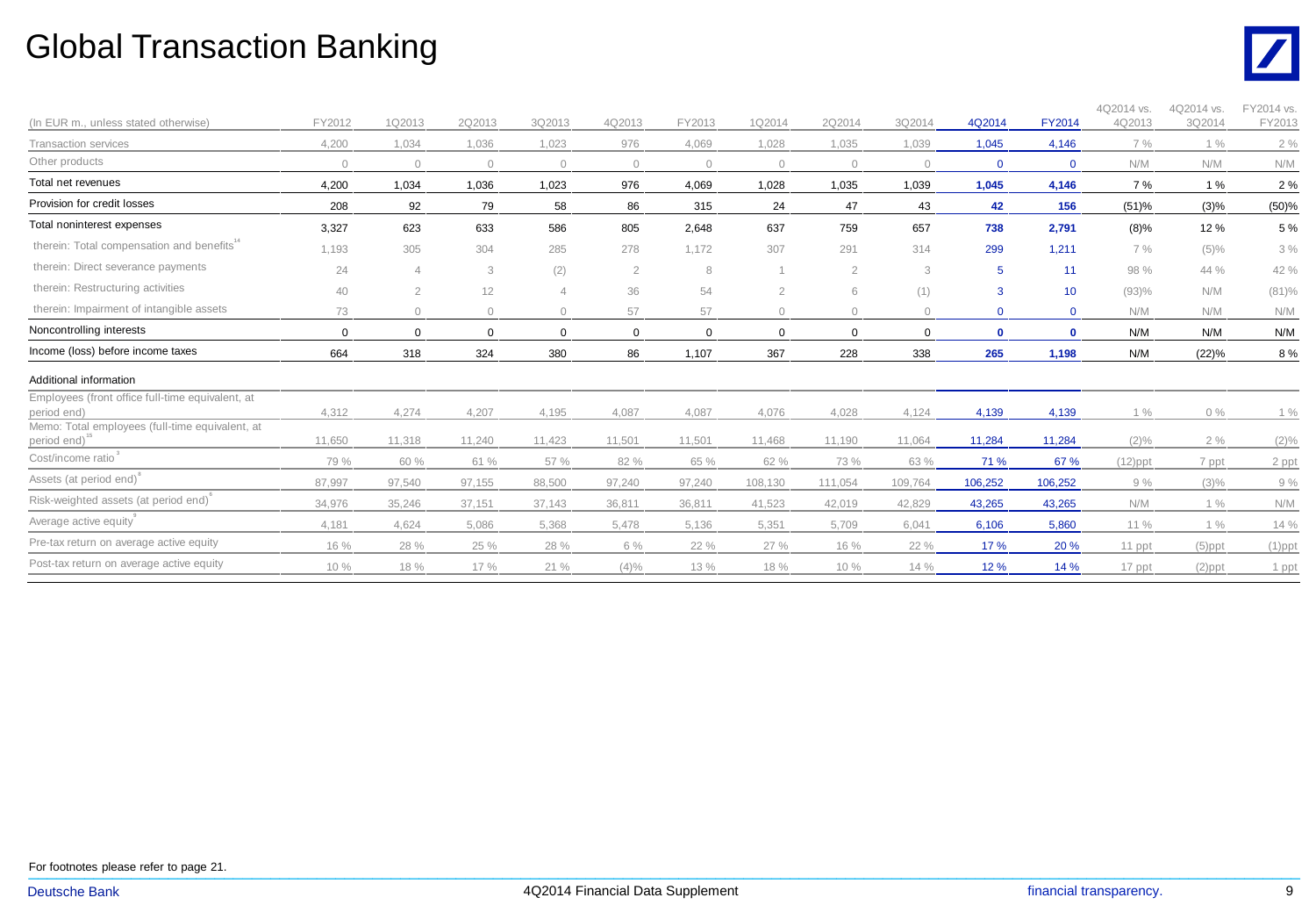#### Deutsche Asset & Wealth Management



| (In EUR m., unless stated otherwise)                                         | FY2012         | 1Q2013         | 2Q2013      | 3Q2013       | 4Q2013         | FY2013  | 1Q2014         | 2Q2014                 | 3Q2014         | 4Q2014         | FY2014           | 4Q2014 vs.<br>4Q2013 | 4Q2014 vs.<br>3Q2014 | FY2014 vs.<br>FY2013 |
|------------------------------------------------------------------------------|----------------|----------------|-------------|--------------|----------------|---------|----------------|------------------------|----------------|----------------|------------------|----------------------|----------------------|----------------------|
| Management fees and other recurring revenues                                 | 2,282          | 596            | 596         | 633          | 616            | 2,441   | 613            | 642                    | 659            | 687            | 2,601            | 12 %                 | 4%                   | $7\%$                |
| Performance and trans. fees and other                                        |                |                |             |              |                |         |                |                        |                |                |                  |                      |                      |                      |
| non recurring revenues                                                       | 905            | 207            | 221         | 229          | 266            | 924     | 183            | 159                    | 250            | 235            | 826              | $(12)\%$             | $(6)\%$              | (11)%                |
| Net interest revenues                                                        | 496            | 155            | 142         | 135          | 147            | 578     | 153            | 155                    | 147            | 169            | 624              | 15 %                 | 15 %                 | $8\ \%$              |
| Mark-to-market movements on policyholder<br>positions in Abbey Life          | 420            | 209            | (13)        | 186          | 112            | 494     | 49             | 80                     | 80             | 82             | 291              | (27)%                | 2%                   | (41)%                |
| Other product revenues                                                       | 369            | 78             | 94          | 81           | 45             | 299     | 69             | 98                     | 131            | 69             | 367              | 53 %                 | (47)%                | 23 %                 |
| Total net revenues                                                           | 4,472          | 1,244          | 1,041       | 1,265        | 1,185          | 4,735   | 1,067          | 1,134                  | 1,267          | 1,241          | 4,708            | 5 %                  | (2)%                 | (1)%                 |
| Provision for credit losses                                                  | 18             | 13             | $\mathbf 0$ | $\mathbf{1}$ | 9              | 23      | (1)            | (6)                    | $\overline{1}$ | $\mathbf 0$    | (7)              | N/M                  | N/M                  | N/M                  |
| Total noninterest expenses                                                   | 4,299          | 1,012          | 961         | 982          | 975            | 3,929   | 900            | 936                    | 977            | 872            | 3,685            | (11)%                | (11)%                | $(6)\%$              |
| therein: Total compensation and benefits <sup>14</sup>                       | 1.969          | 482            | 463         | 430          | 374            | 1.749   | 469            | 453                    | 514            | 464            | 1.900            | 24 %                 | $(10)\%$             | 9%                   |
| therein: Direct severance payments                                           | 42             | $\overline{1}$ | 6           | (2)          | $\circ$        | 5       | $\overline{4}$ | $\overline{1}$         | 3              | $\overline{2}$ | 10               | N/M                  | (29)%                | 92 %                 |
| therein: Policyholder benefits and claims                                    | 414            | 191            | (7)         | 171          | 104            | 460     | 52             | 80                     | 77             | 80             | 289              | (23)%                | 4%                   | (37)%                |
| therein: Restructuring activities                                            | 104            | $\overline{7}$ | 136         | 16           | 11             | 170     | $\overline{4}$ | 10                     | 6              | (23)           | (3)              | N/M                  | N/M                  | N/M                  |
| therein: Impairment of intangible assets                                     | 202            | $\bigcap$      | $\circ$     | $\bigcap$    | 14             | 14      | $\mathbf{0}$   | $\mathbf{0}$           | $\Omega$       | (83)           | (83)             | N/M                  | N/M                  | N/M                  |
| Noncontrolling interests                                                     | $\overline{1}$ | $\overline{1}$ | (1)         | $\mathbf 0$  | $\overline{1}$ |         | $\mathbf 0$    | $\mathbf 0$            | $\mathbf 0$    | $\overline{4}$ | $\boldsymbol{A}$ | N/M                  | N/M                  | N/M                  |
| Income (loss) before income taxes                                            | 154            | 219            | 80          | 283          | 200            | 782     | 169            | 204                    | 288            | 365            | 1,027            | 82 %                 | 26 %                 | 31 %                 |
| Additional information                                                       |                |                |             |              |                |         |                |                        |                |                |                  |                      |                      |                      |
| Employees (front office full-time equivalent, at                             |                |                |             |              |                |         |                |                        |                |                |                  |                      |                      |                      |
| period end)                                                                  | 6,473          | 6,337          | 6,257       | 6,260        | 6,137          | 6,137   | 6,013          | 5,938                  | 5,947          | 6,001          | 6,001            | $(2)\%$              | $1\%$                | $(2)\%$              |
| Memo: Total employees (full-time equivalent, at<br>period end) <sup>15</sup> | 11,732         | 11,488         | 11,198      | 11,428       | 11,464         | 11,464  | 11,513         | 11,334                 | 11,434         | 11,635         | 11,635           | 1%                   | 2%                   | $1\%$                |
| Cost/income ratio                                                            | 96 %           | 81 %           | 92 %        | 78 %         | 82 %           | 83 %    | 84 %           | 83 %                   | 77 %           | 70 %           | 78 %             | $(12)$ ppt           | $(7)$ ppt            | $(5)$ ppt            |
| Assets (at period end) <sup>6</sup>                                          | 78,103         | 80,129         | 79,729      | 79,943       | 72,613         | 72,613  | 73,184         | 75,473                 | 78,438         | 81,132         | 81,132           | 12 %                 | 3%                   | 12 %                 |
| Risk-weighted assets (at period end) <sup>6</sup>                            | 12,429         | 12,071         | 11,153      | 14,006       | 12,553         | 12,553  | 13,791         | 15,480                 | 15,823         | 16,597         | 16,597           | N/M                  | $5\ \%$              | N/M                  |
| Average active equity                                                        | 5,916          | 5,496          | 5,662       | 5,959        | 6.243          | 5,864   | 6,182          | 6,268                  | 6,466          | 6,781          | 6,454            | 9%                   | 5 %                  | 10 %                 |
| Pre-tax return on average active equity                                      | 3%             | 16 %           | 6 %         | 19 %         | 13 %           | 13 %    | 11 %           | 13 %                   | 18 %           | 22 %           | 16 %             | 9 ppt                | 4 ppt                | 3 ppt                |
| Post-tax return on average active equity                                     | 2%             | 11 %           | $4\%$       | 14 %         | 3%             | $8\ \%$ | $7\%$          | 8%                     | 11 %           | 15 %           | 11 %             | 11 ppt               | 4 ppt                | 3 ppt                |
| Gross Margin (in bps) <sup>19</sup>                                          | 46             | 44             | 44          | 47           | 46             | 45      | 44             | 45                     | 48             | 45             | 45               | $(1)$ bps            | $(3)$ bps            | 0 bps                |
| Net Margin (in bps) <sup>20</sup>                                            | $\overline{2}$ | 9              | 3           | 12           | $\overline{9}$ | 8       | $\overline{7}$ | $\mathrel{\mathsf{g}}$ | 12             | 14             | 11               | 6 bps                | 2 bps                | 2 bps                |
| Invested assets (at period end, in EUR bn.)                                  | 920            | 950            | 930         | 923          | 923            | 923     | 934            | 955                    | 1,006          | 1,039          | 1,039            | 13 %                 | 3%                   | 13 %                 |
| Net new money (in EUR bn.)                                                   | (25)           | 5              |             | (11)         | (9)            | (13)    | 3              | 11                     | 17             | 10             | 40               | N/M                  | (42)%                | N/M                  |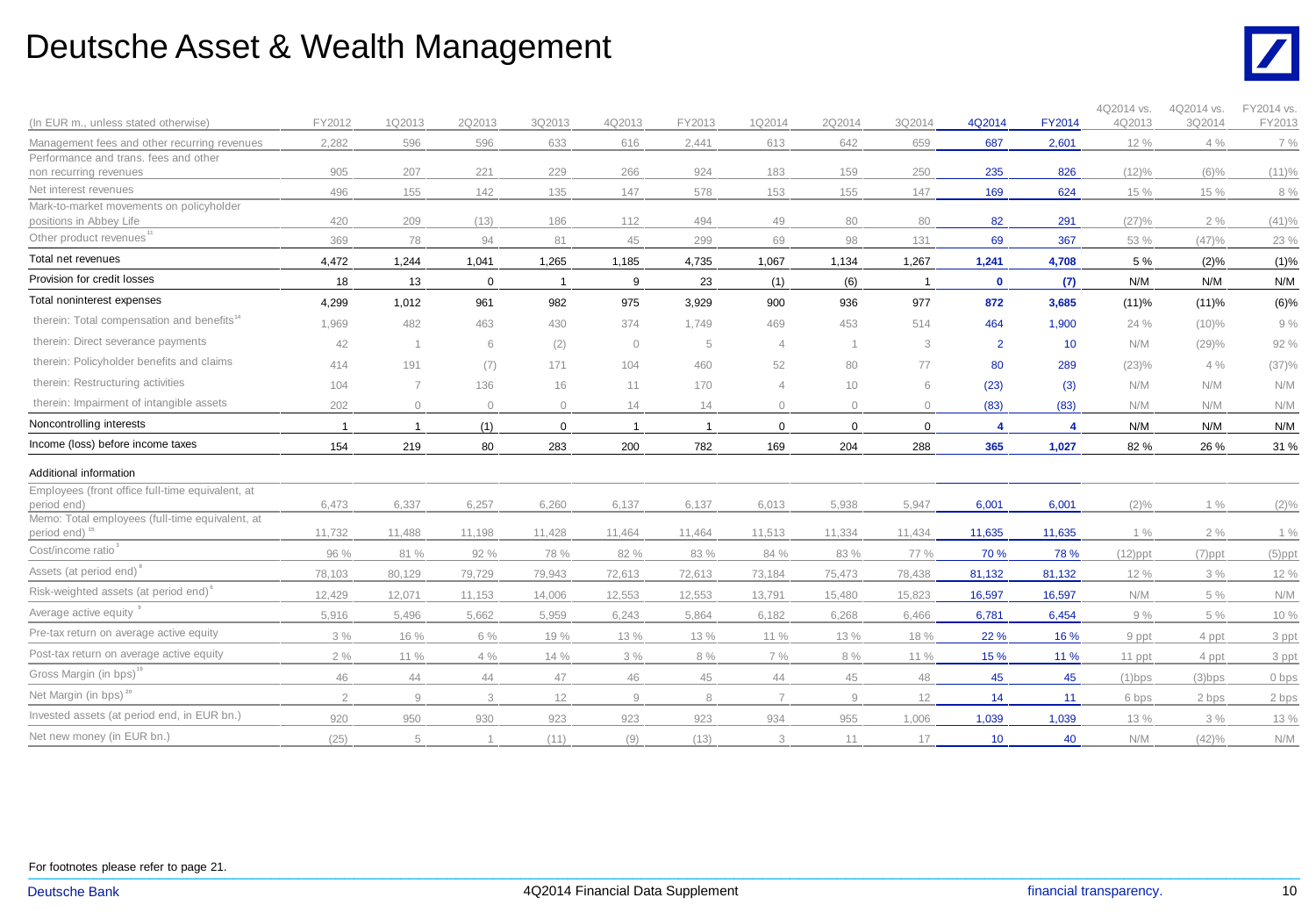# Non-Core Operations Unit



| (In EUR m., unless stated otherwise)                                         | FY2012  | 1Q2013         | 2Q2013   | 3Q2013   | 4Q2013   | FY2013   | 1Q2014    | 2Q2014    | 3Q2014  | 4Q2014   | FY2014   | 4Q2014 vs.<br>4Q2013 | 4Q2014 vs.<br>3Q2014 | Y2014 vs.<br>FY2013 |
|------------------------------------------------------------------------------|---------|----------------|----------|----------|----------|----------|-----------|-----------|---------|----------|----------|----------------------|----------------------|---------------------|
| Total net revenues                                                           | 1,427   | 441            | 279      | 402      | (157)    | 964      | 74        | (44)      | 20      | 161      | 211      | N/M                  | N/M                  | (78)%               |
| Provision for credit losses                                                  | 634     | 87             | 174      | 239      | 319      | 818      | 67        | 19        | 42      | 131      | 259      | (59)%                | N/M                  | (68)%               |
| Total noninterest expenses                                                   | 3,697   | 613            | 777      | 1,361    | 799      | 3,550    | 539       | 517       | 1,026   | 722      | 2,804    | $(10)\%$             | (30)%                | (21)%               |
| therein: Total compensation and benefits                                     | 443     | 110            | 110      | 98       | 95       | 413      | 85        | 65        | 61      | 59       | 270      | (37)%                | $(2)\%$              | $(34)\%$            |
| therein: Direct severance payments                                           |         | $\overline{2}$ |          |          | 4        | 14       |           | $\bigcap$ |         | $\Omega$ | 5        | (93)%                | N/M                  | (65)%               |
| therein: Restructuring activities                                            | 12      | 13             |          | $\Omega$ | 8        | 25       | $\Omega$  |           |         | $\Omega$ | 4        | (97)%                | (83)%                | (83)%               |
| therein: Impairment of intangible assets                                     | 421     |                | $\cap$   |          |          | $\cap$   | $\bigcap$ |           |         | 194      | 194      | N/M                  | N/M                  | N/M                 |
| Noncontrolling interests                                                     | 31      | (1)            | $\Omega$ |          | (2)      | (3)      | (1)       | $\Omega$  |         | (2)      | (2)      | (5)%                 | N/M                  | (24)%               |
| Income (loss) before income taxes                                            | (2,935) | (258)          | (672)    | (1, 199) | (1, 272) | (3, 402) | (532)     | (580)     | (1,049) | (690)    | (2, 851) | (46)%                | (34)%                | (16)%               |
| Additional information                                                       |         |                |          |          |          |          |           |           |         |          |          |                      |                      |                     |
| Employees (front office full-time equivalent, at<br>period end)              | 1,626   | 1,581          | 1,538    | 1,553    | 1,542    | 1,542    | 316       | 286       | 267     | 252      | 252      | (84)%                | $(6)\%$              | (84)%               |
| Memo: Total employees (full-time equivalent, at<br>period end) <sup>15</sup> | 3,134   | 3,291          | 3,347    | 3,329    | 3,396    | 3,396    | 1,727     | 1,684     | 1,673   | 1,757    | 1.757    | (48)%                | 5 %                  | (48)%               |
| Assets (at period end) <sup>°</sup>                                          | 113,247 | 100,601        | 85,861   | 78,313   | 63,810   | 63,810   | 50,996    | 48,457    | 44,933  | 38,853   | 38,853   | (39)%                | (14)%                | (39)%               |
| Risk-weighted assets (at period end)°                                        | 84,743  | 77,583         | 71,309   | 56,040   | 52,443   | 52,443   | 57,990    | 56,663    | 59,944  | 58,538   | 58,538   | N/M                  | $(2)\%$              | N/M                 |
| Average active equity                                                        | 12,440  | 11,623         | 11,257   | 10,228   | 8.387    | 10,296   | 7,552     | 7,254     | 7,554   | 7,937    | 7,649    | (5)%                 | 5 %                  | $(26)\%$            |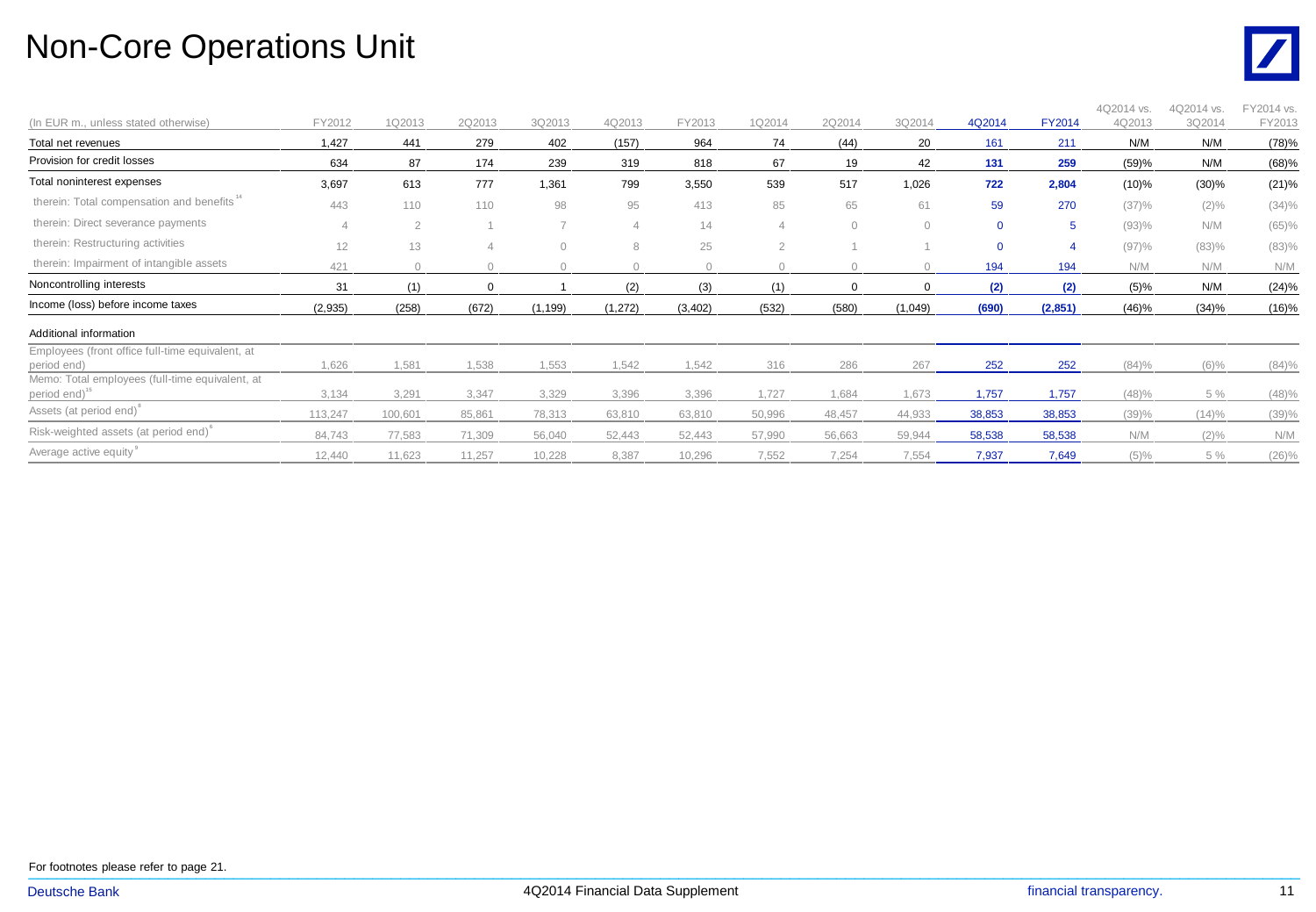### Consolidation & Adjustments



| (In EUR m., unless stated otherwise)            | FY2012       | 1Q2013   | 2Q2013   | 3Q2013 | 4Q2013         | FY2013  | 1Q2014   | 2Q2014 | 3Q2014 | 4Q2014      | <b>FY2014</b> | 4Q2014 vs.<br>4Q2013 | 4Q2014 vs.<br>3Q2014 | FY2014 vs.<br>FY2013 |
|-------------------------------------------------|--------------|----------|----------|--------|----------------|---------|----------|--------|--------|-------------|---------------|----------------------|----------------------|----------------------|
| Total net revenues                              | (975)        | (259)    | (168)    | (168)  | (334)          | (929)   | (327)    | (164)  |        |             | (497)         | (98)%                | N/M                  | (47)%                |
| Provision for credit losses                     |              |          | $\Omega$ |        | 0              | 0       |          |        |        | n           |               | N/M                  | (14)%                | 38 %                 |
| Total noninterest expenses                      | 582          | 6        | 38       | (6)    | 792            | 830     | 28       | 59     | 46     | 257         | 389           | (68)%                | N/M                  | (53)%                |
| therein: Direct severance payments              | 59           | 6        | (2)      | 17     | $\overline{4}$ | 25      | 11       | 6      | 14     | 5           | 36            | 12 %                 | (64)%                | 42 %                 |
| therein: Restructuring activities               | $\mathbf{0}$ | $\Omega$ | $\circ$  | 0      | $\circ$        | 0       | $\circ$  |        |        | $\mathbf 0$ | $\mathbf 0$   | N/M                  | N/M                  | N/M                  |
| therein: Impairment of intangible assets        |              |          |          |        |                |         |          |        |        |             |               | N/M                  | N/M                  | N/M                  |
| Noncontrolling interests                        | (65)         | (10)     |          | (10)   |                | (15)    | (20)     | (1)    | (3)    |             | (28)          | N/M                  | 46 %                 | 82 %                 |
| Income (loss) before income taxes               | (1, 493)     | (255)    | (205)    | (153)  | (1, 131)       | (1,744) | (336)    | (223)  | (43)   | (258)       | (859)         | (77)%                | N/M                  | (51)%                |
| Additional information                          |              |          |          |        |                |         |          |        |        |             |               |                      |                      |                      |
| Employees (full-time equivalent, at period end) | 39,409       | 38,909   | 38,540   | 39,665 | 40,242         | 40,242  | 40,339   | 40,147 | 40,641 | 41,485      | 41,485        | 3%                   | 2%                   | 3%                   |
| Assets (at period end) <sup>®</sup>             | 11,576       | 11,275   | 10,817   | 10,382 | 10,371         | 10,371  | 10,020   | 9,297  | 10,132 | 10,474      | 10,474        | 1%                   | 3%                   | $1\%$                |
| Risk-weighted assets (at period end)            | 16,133       | 12,434   | 11,783   | 11,683 | 10,832         | 10,832  | 14,963   | 19,166 | 19,425 | 20,437      | 20,437        | N/M                  | 5 %                  | N/M                  |
| Average active equity                           |              |          |          |        |                |         | $\Omega$ |        | 5,205  | 5,117       | 2,037         | N/M                  | $(2)\%$              | N/M                  |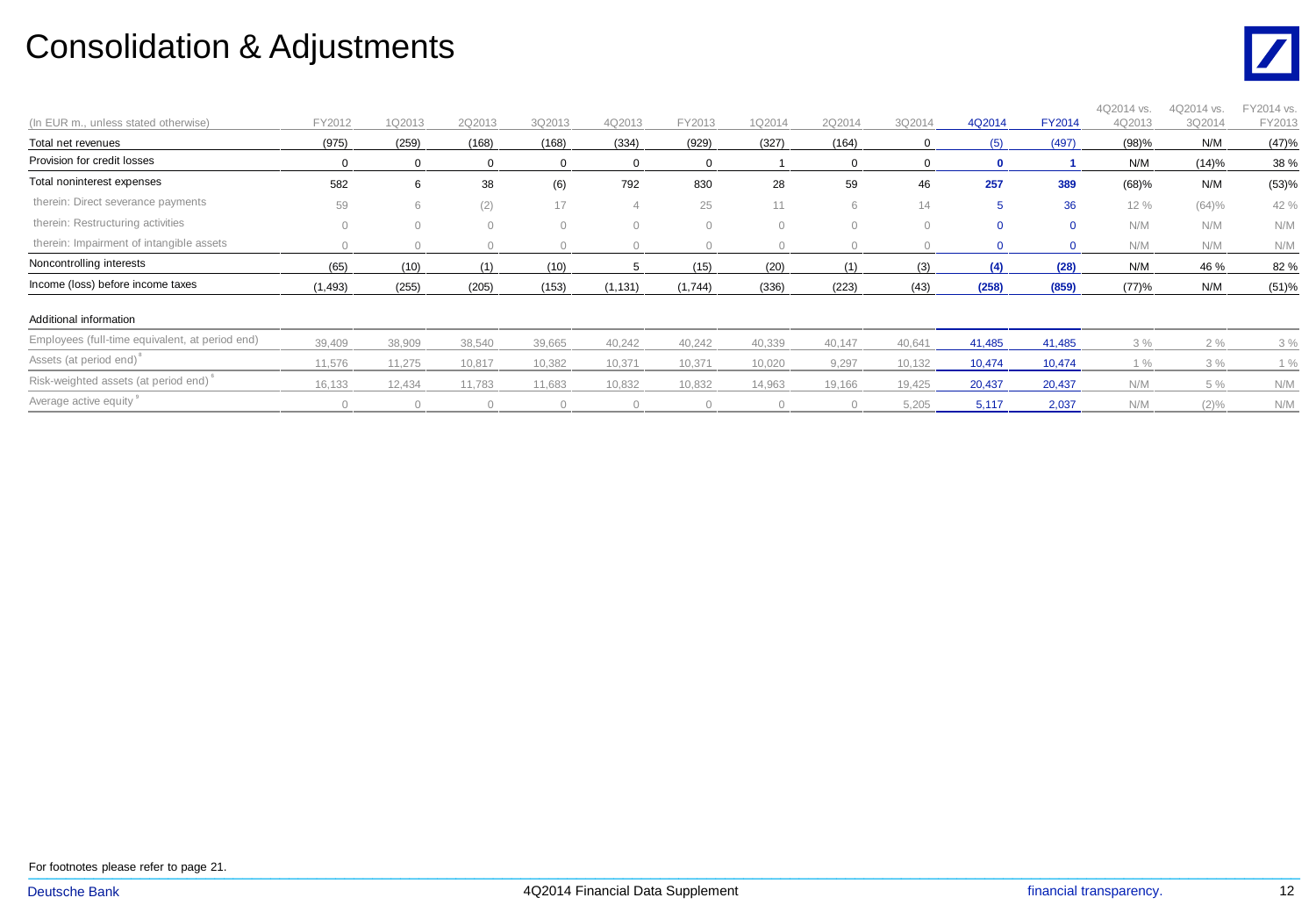### Credit risk



| (In EUR m., unless stated otherwise)           | FY2012         | 1Q2013    | 2Q2013     | 3Q2013  | 4Q2013         | FY2013   | 1Q2014       | 2Q2014       | 3Q2014    | 4Q2014       | FY2014      | 4Q2014 vs.<br>4Q2013 | 4Q2014 vs.<br>3Q2014 | FY2014 vs.<br>FY2013 |
|------------------------------------------------|----------------|-----------|------------|---------|----------------|----------|--------------|--------------|-----------|--------------|-------------|----------------------|----------------------|----------------------|
| Allowance for loan losses                      |                |           |            |         |                |          |              |              |           |              |             |                      |                      |                      |
| Balance, beginning of period                   | 4,158          | 4,692     | 4,863      | 5,007   | 5,261          | 4,692    | 5,589        | 5,208        | 5,216     | 5,152        | 5,589       | $(2)\%$              | (1)%                 | 19%                  |
| Provision for loan losses                      | 1,728          | 344       | 468        | 496     | 752            | 2,060    | 241          | 233          | 268       | 388          | 1,129       | (48)%                | 45 %                 | (45)%                |
| Net charge-offs                                | (1,086)        | (151)     | (281)      | (212)   | (409)          | (1,053)  | (603)        | (220)        | (364)     | (322)        | (1,509)     | (21)%                | (12)%                | 43 %                 |
| Charge-offs                                    | (1, 281)       | (223)     | (312)      | (241)   | (439)          | (1, 215) | (634)        | (258)        | (404)     | (354)        | (1,650)     | (19)%                | $(12)\%$             | 36 %                 |
| Recoveries                                     | 195            | 72        | 30         | 30      | 30             | 162      | 31           | 38           | 40        | 32           | 141         | 7 %                  | $(20)\%$             | (13)%                |
| Changes in the group of consolidated companies | $\circledcirc$ | $\circ$   | $\circ$    | $\circ$ | $\circledcirc$ | $\circ$  | $\mathbf{0}$ | $\mathbf{0}$ | $\circ$   | $\mathbf{0}$ | $\mathbf 0$ | N/M                  | N/M                  | N/M                  |
| Exchange rate changes/other                    | (107)          | (22)      | (43)       | (30)    | (15)           | (110)    | (18)         | (4)          | 31        | (5)          | 3           | (64)%                | N/M                  | N/M                  |
| Balance, end of period                         | 4,692          | 4,863     | 5,007      | 5,261   | 5,589          | 5,589    | 5,208        | 5,216        | 5,152     | 5,212        | 5,212       | (7)%                 | 1%                   | (7)%                 |
| Allowance for off-balance sheet positions      |                |           |            |         |                |          |              |              |           |              |             |                      |                      |                      |
| Balance, beginning of period                   | 225            | 215       | 226        | 231     | 242            | 215      | 216          | 221          | 238       | 246          | 216         | 2 %                  | 3%                   | 0%                   |
| Provision for off-balance sheet positions      | (7)            | 11        | 5          | 16      | (27)           | 5        | 5            | 17           |           | (19)         |             | $(30)\%$             | N/M                  | $(10)\%$             |
| Usage                                          | $\bigcirc$     | $\bigcap$ | $\bigcirc$ | $\circ$ | $\overline{0}$ | $\circ$  | $\circ$      | $\mathbf{0}$ | $\bigcap$ | $\Omega$     | $\Omega$    | N/M                  | N/M                  | N/M                  |
| Changes in the group of consolidated companies | $\circ$        | $\bigcap$ | $\bigcirc$ | $\circ$ | $\Omega$       | $\circ$  | $\circ$      | $\mathbf{0}$ | $\Omega$  | $\Omega$     | $\Omega$    | N/M                  | N/M                  | N/M                  |
| Exchange rate changes                          | (3)            |           | (1)        | (5)     |                | (4)      | $\mathbf{0}$ | $\Omega$     |           | (1)          | 6           | N/M                  | N/M                  | N/M                  |
| Balance, end of period                         | 215            | 226       | 231        | 242     | 216            | 216      | 221          | 238          | 246       | 226          | 226         | 5 %                  | $(8)\%$              | 5 %                  |
| Provision for credit losses <sup>21</sup>      | 1,721          | 354       | 473        | 512     | 725            | 2,065    | 246          | 250          | 269       | 369          | 1,134       | (49)%                | 37 %                 | (45)%                |
| Impaired loans (at period end)                 |                |           |            |         |                |          |              |              |           |              |             |                      |                      |                      |
| Total impaired loans (at period end)           | 10,335         | 10,121    | 9,251      | 9,721   | 10,143         | 10,143   | 10,269       | 10,033       | 9,529     | 9,350        | 9,350       | (8)%                 | (2)%                 | (8)%                 |
| Impaired Ioan coverage ratio <sup>22</sup>     | 45 %           | 48 %      | 54 %       | 54 %    | 55 %           | 55 %     | 51 %         | 52 %         | 52 %      | 56 %         | 56 %        | 1 ppt                | 4 ppt                | 1 ppt                |
| Loans                                          |                |           |            |         |                |          |              |              |           |              |             |                      |                      |                      |
| <b>Total loans</b>                             | 402,069        | 399,908   | 392,758    | 387,040 | 382,171        | 382,171  | 386,162      | 393,117      | 401,058   | 410,825      | 410,825     | 7 %                  | 2 %                  | 7 %                  |
| Deduct                                         |                |           |            |         |                |          |              |              |           |              |             |                      |                      |                      |
| Allowance for loan losses                      | 4,692          | 4,863     | 5,007      | 5,261   | 5,589          | 5,589    | 5,208        | 5,216        | 5,216     | 5,212        | 5,212       | (7)%                 | $0\%$                | (7)%                 |
| Total loans net                                | 397,377        | 395,045   | 387,751    | 381,779 | 376,582        | 376,582  | 380,954      | 387,901      | 395,842   | 405,612      | 405,612     | 8%                   | 2%                   | 8%                   |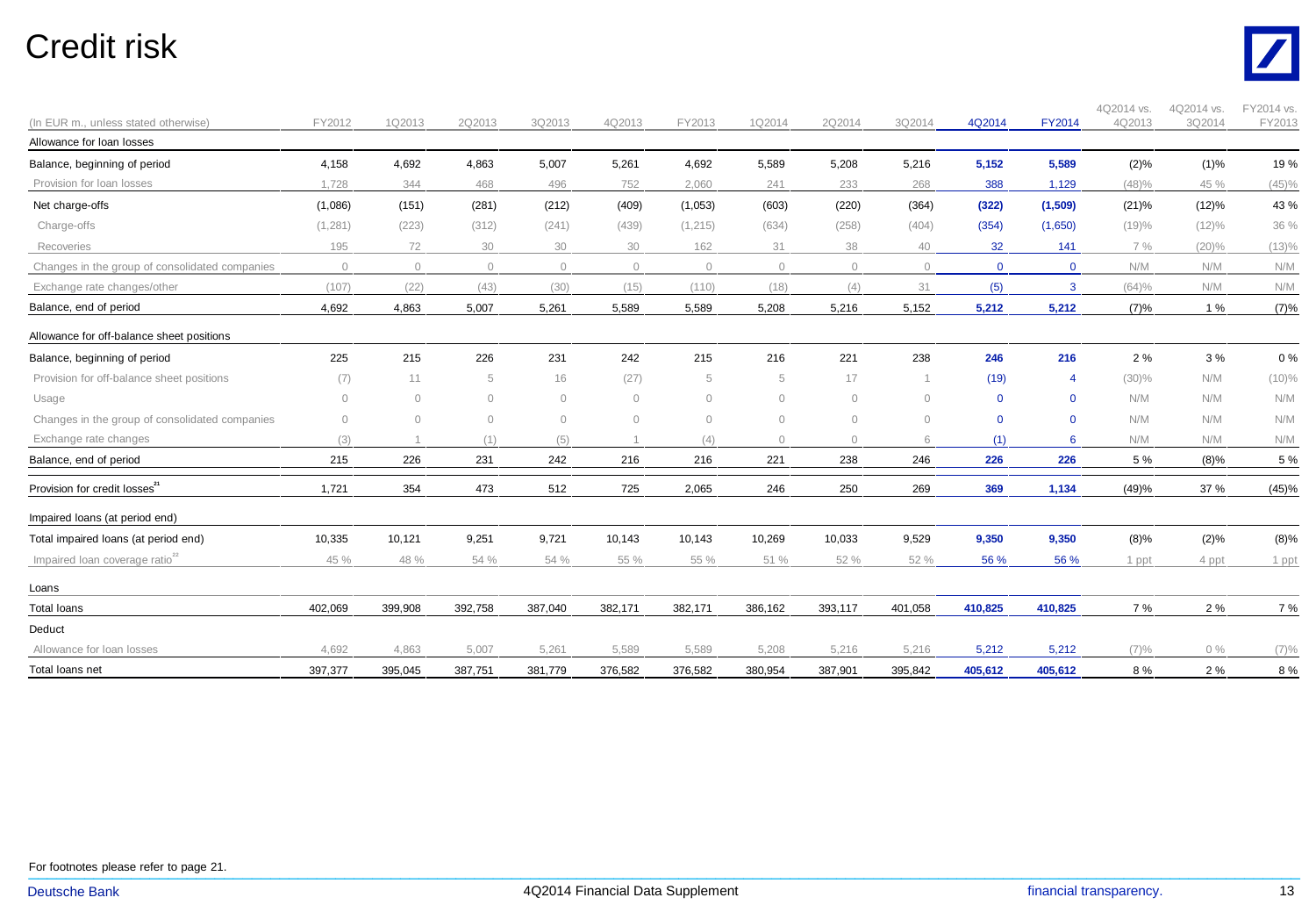#### Regulatory capital and market risk



|                                                               |              |              |              |              |              |              |              |              |                  | Dec 31, 2014 vs. |
|---------------------------------------------------------------|--------------|--------------|--------------|--------------|--------------|--------------|--------------|--------------|------------------|------------------|
| (In EUR m., unless stated otherwise)                          | Dec 31, 2012 | Mar 31, 2013 | Jun 30, 2013 | Sep 30, 2013 | Dec 31, 2013 | Mar 31, 2014 | Jun 30, 2014 | Sep 30, 2014 | Dec 31, 2014     | Dec 31, 2013     |
|                                                               |              |              |              |              |              | CRR/CRD 4    | CRR/CRD 4    | CRR/CRD 4    | <b>CRR/CRD 4</b> |                  |
| Regulatory capital                                            | Basel 2.5    | Basel 2.5    | Basel 2.5    | Basel 2.5    | Basel 2.5    | fully loaded | fully loaded | fully loaded | fully loaded     |                  |
| Common Equity Tier 1 capital <sup>23,24</sup>                 | 37,957       | 39,261       | 41,672       | 40,272       | 38,534       | 35,331       | 45,990       | 46,006       | 46,076           | N/M              |
| Tier 1 capital <sup>23,24</sup>                               | 50,483       | 51,879       | 54,241       | 52,594       | 50,717       | 35,331       | 49,440       | 49,474       | 50,695           | N/M              |
| Tier 2 capital                                                | 6,532        | 5,528        | 6.427        | 5,624        | 4,747        | 13,333       | 13,112       | 13,111       | 12,376           | N/M              |
| Available Tier 3 capital                                      |              |              | $\cap$       | $\bigcap$    | $\cap$       | $\cap$       | $\cap$       |              | $\cap$           | N/M              |
| Total regulatory capital <sup>23,24</sup>                     | 57,015       | 57,408       | 60,668       | 58,217       | 55,464       | 48,664       | 62,552       | 62,585       | 63,072           | N/M              |
|                                                               |              |              |              |              |              | CRR/CRD 4    | CRR/CRD 4    | CRR/CRD 4    | <b>CRR/CRD 4</b> |                  |
| 23, 24<br>Risk-weighted assets and capital adequacy ratios    | Basel 2.5    | Basel 2.5    | Basel 2.5    | Basel 2.5    | Basel 2.5    | fully loaded | fully loaded | fully loaded | fully loaded     |                  |
| Risk-weighted assets                                          | 333,605      | 324,908      | 314,304      | 309,632      | 300,369      | 373,313      | 398,674      | 401,505      | 393,969          | N/M              |
| Common Equity Tier 1 capital ratio                            | 11.4%        | 12.1%        | 13.3 %       | 13.0 %       | 12.8 %       | 9.5%         | 11.5 %       | 11.5 %       | 11.7%            | N/M              |
| Tier 1 capital ratio                                          | 15.1%        | 16.0%        | 17.3 %       | 17.0 %       | 16.9%        | 9.5%         | 12.4%        | 12.3 %       | 12.9%            | N/M              |
| Total capital ratio                                           | 17.1 %       | 17.7 %       | 19.3 %       | 18.8%        | 18.5 %       | 13.0 %       | 15.7 %       | 15.6 %       | 16.0%            | N/M              |
| 25, 26<br>Value-at-risk of trading units (excluding Postbank) |              |              |              |              |              |              |              |              |                  |                  |
| Average <sup>27</sup>                                         | 57.1         | 59.3         | 57.2         | 53.9         | 53.6         | 54.1         | 55.2         | 53.4         | 51.6             | $(4)\%$          |
| Maximum <sup>27</sup>                                         | 80.1         | 69.0         | 69.0         | 69.0         | 69.0         | 63.8         | 65.6         | 65.6         | 71.4             | 3%               |
| Minimum <sup>27</sup>                                         | 43.3         | 53.3         | 47.2         | 43.0         | 43.0         | 46.5         | 46.5         | 40.3         | 35.4             | (18)%            |
| Period-end                                                    | 53.7         | 58.2         | 50.2         | 50.7         | 47.9         | 50.3         | 56.7         | 53.1         | 49.0             | 2%               |
| Value-at-risk of Postbank's trading book                      |              |              |              |              |              |              |              |              |                  |                  |
| Average <sup>27</sup>                                         | 3.4          | 0.6          | 0.4          | 0.3          | 0.3          | 0.1          | 0.1          | 0.1          | 0.1              | (61)%            |
| Maximum <sup>27</sup>                                         | 5.9          | 1.1          | 1.1          | 1.1          | 1.1          | 0.1          | 0.1          | 0.1          | 0.1              | (87)%            |
| Minimum <sup>27</sup>                                         | 0.9          | 0.4          | 0.2          | 0.1          | 0.1          | 0.1          | 0.1          | 0.1          | 0.0              | N/M              |
| Period-end                                                    | 1.2          | 0.4          | 0.2          | 0.1          | 0.1          | 0.1          | 0.1          | 0.1          | 0.0              | N/M              |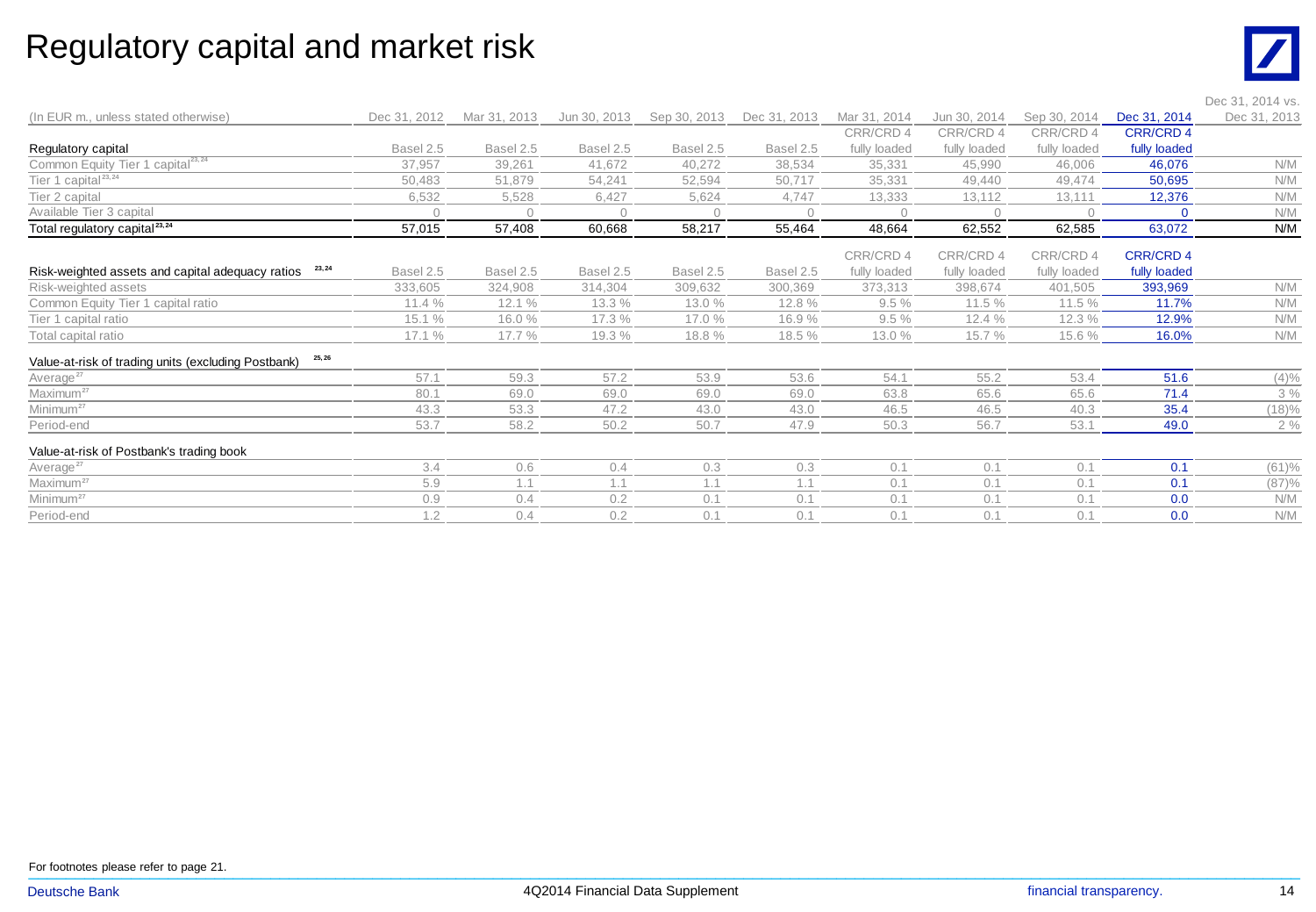#### Consolidated Balance Sheet - Assets



|                                                             |              |              |              |              |              |              |              |              |              | Dec 31, 2014 vs. |
|-------------------------------------------------------------|--------------|--------------|--------------|--------------|--------------|--------------|--------------|--------------|--------------|------------------|
| (In EUR m., unless stated otherwise)                        | Dec 31, 2012 | Mar 31, 2013 | Jun 30, 2013 | Sep 30, 2013 | Dec 31, 2013 | Mar 31, 2014 | Jun 30, 2014 | Sep 30, 2014 | Dec 31, 2014 | Dec 31, 2013     |
| Assets:                                                     |              |              |              |              |              |              |              |              |              |                  |
| Cash and due from banks                                     | 27,877       | 26,813       | 21,195       | 16,965       | 17,155       | 16,433       | 21,096       | 20,866       | 20,055       | 17 %             |
| Interest-earning deposits with banks                        | 120,637      | 123,508      | 95,492       | 97,501       | 77,984       | 73,693       | 84,076       | 79,201       | 63,518       | (19)%            |
| Central bank funds sold and securities purchased under      |              |              |              |              |              |              |              |              |              |                  |
| resale agreements                                           | 36,570       | 35,827       | 36,217       | 34,482       | 27,363       | 26,514       | 28,827       | 25,910       | 17,796       | (35)%            |
| Securities borrowed                                         | 24,013       | 29,693       | 28,879       | 24,608       | 20,870       | 26,697       | 25,147       | 28,092       | 25,834       | 24 %             |
| Trading assets                                              | 254,459      | 251,014      | 237,051      | 219,247      | 210,070      | 199,842      | 210,991      | 196,360      | 195,681      | (7)%             |
| Positive market values from derivative financial            |              |              |              |              |              |              |              |              |              |                  |
| instruments                                                 | 768,353      | 708,938      | 635,866      | 576,237      | 504,590      | 481,936      | 484,769      | 555,767      | 629,958      | 25 %             |
| Financial assets designated at fair value through profit or |              |              |              |              |              |              |              |              |              |                  |
| loss                                                        | 187,027      | 194,512      | 191,402      | 182,641      | 184,597      | 180,441      | 176,139      | 142,914      | 117,285      | (36)%            |
| Total financial assets at fair value through profit or loss | 1,209,839    | 1,154,464    | 1,064,318    | 978,125      | 899,257      | 862,219      | 871,899      | 895,041      | 942,924      | 5 %              |
| Financial assets available for sale                         | 49,400       | 51,493       | 52,860       | 51,585       | 48,326       | 51,204       | 55,013       | 59,394       | 64,297       | 33 %             |
| Equity method investments                                   | 3,577        | 3,765        | 3,710        | 3,572        | 3,581        | 3,675        | 3,584        | 3,906        | 4,143        | 16 %             |
| Loans, net                                                  | 397,377      | 395,045      | 387,751      | 381,779      | 376,582      | 380,954      | 387,901      | 395,842      | 405,612      | 8 %              |
| Property and equipment                                      | 4,963        | 4,953        | 4,784        | 4,625        | 4,420        | 4,318        | 2,937        | 2,858        | 2,909        | (34)%            |
| Goodwill and other intangible assets                        | 14,219       | 14,342       | 14,223       | 14,095       | 13,932       | 13,951       | 14,112       | 14,672       | 14,951       | 7%               |
| Other assets                                                | 123,702      | 182,774      | 191,257      | 171,485      | 112,539      | 168,189      | 162,628      | 175,013      | 137,980      | 23 %             |
| Income tax assets                                           | 10,101       | 10,013       | 9,193        | 9,148        | 9,393        | 8,727        | 8,190        | 8,394        | 8,684        | $(8)\%$          |
| Total assets                                                | 2,022,275    | 2,032,690    | 1,909,879    | 1,787,971    | 1,611,400    | 1,636,574    | 1,665,410    | 1,709,189    | 1,708,703    | 6 %              |

 $\_$  , and the set of the set of the set of the set of the set of the set of the set of the set of the set of the set of the set of the set of the set of the set of the set of the set of the set of the set of the set of th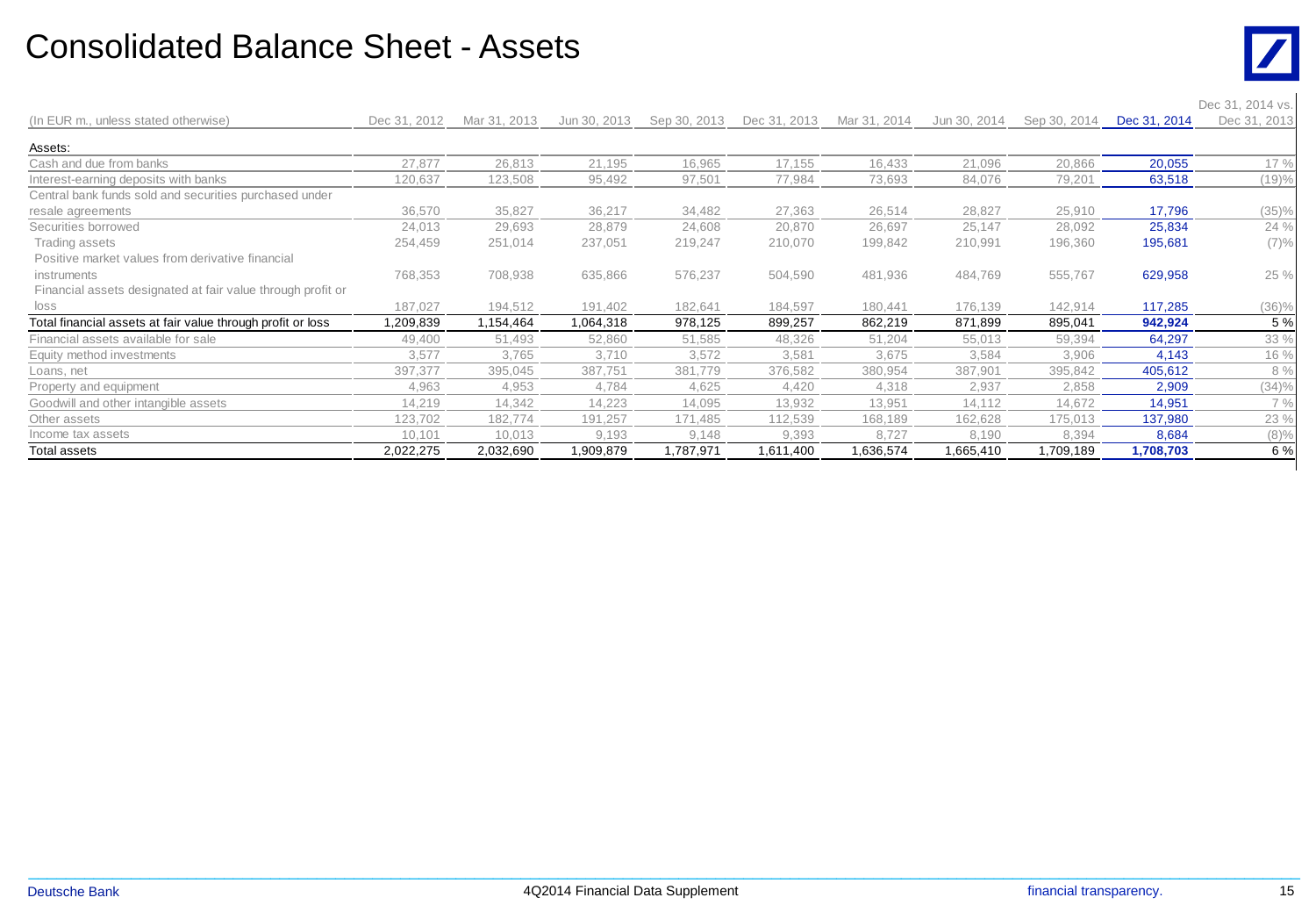#### Consolidated Balance Sheet - Liabilities and total equity



| Dec 31, 2014<br>Dec 31, 2012<br>Mar 31, 2013<br>Jun 30, 2013<br>Sep 30, 2013<br>Dec 31, 2013<br>Mar 31, 2014<br>Jun 30, 2014<br>Sep 30, 2014<br>Dec 31, 2013<br>(In EUR m., unless stated otherwise)<br>Liabilities and equity:<br>577,210<br>575,165<br>553,844<br>537,330<br>527,750<br>537,309<br>532,931<br>516,565<br>543,153<br>Deposits<br>Central bank funds purchased and securities sold under<br>36,144<br>28,027<br>17,203<br>9,924<br>10,887<br>(19)%<br>repurchase agreements<br>32,499<br>13,381<br>12,815<br>13,426<br>3,166<br>2,933<br>3,581<br>2,304<br>3,957<br>2,685<br>2,339<br>Securities loaned<br>3,552<br>3,432<br><b>Trading liabilities</b><br>54,400<br>55,804<br>(25)%<br>65,929<br>60,650<br>61,279<br>59,784<br>51,989<br>48,102<br>41,843<br>Negative market values from derivative financial<br>752,652<br>610,202<br>26 %<br>instruments<br>694,862<br>617,066<br>553,425<br>483,428<br>467,329<br>471,922<br>539,461<br>Financial liabilities designated at fair value through profit<br>or loss<br>110,409<br>117,801<br>97,749<br>92,253<br>90,104<br>95,541<br>97,561<br>58,844<br>37,131<br>(59)%<br>Investment contract liabilities<br>7,732<br>7,489<br>7,988<br>8,067<br>8,253<br>8,476<br>8,523<br>8,115<br>7,974<br>Financial liabilities at fair value through profit or loss<br>697,699<br>925,193<br>886,707<br>782,954<br>714,945<br>637,404<br>630,628<br>629,725<br>654,883<br>42,931<br>(28)%<br>75,465<br>65,479<br>59,767<br>69,661<br>71,731<br>55,175<br>56,623<br>50,471<br>183,823<br>12 %<br>179,099<br>234,392<br>248,643<br>228,968<br>163,595<br>211,598<br>197,291<br>211,901<br>6,677<br>4,524<br>48 %<br>5,110<br>5,164<br>5,913<br>6,902<br>4,614<br>5,184<br>6,383<br>3,036<br>2,701<br>2,783<br>3,245<br>3,002<br>3,060<br>2,589<br>2,842<br>2,957<br>Income tax liabilities<br>144,837<br>157,325<br>133,082<br>132,895<br>140,536<br>148,161<br>142,775<br>141,667<br>146,166<br>Long-term debt<br>(11)%<br>Trust preferred securities<br>12,091<br>10,573<br>12,262<br>12,321<br>12,070<br>11,926<br>10,249<br>10,118<br>10,559<br>Obligation to purchase common shares<br>N/M<br>$\Omega$<br>$\Omega$<br>$\Omega$<br>$\Omega$<br>$\bigcap$<br>$\bigcap$<br>$\Omega$<br>$\Omega$<br><b>Total liabilities</b><br>1,968,035<br>1,976,612<br>1,852,144<br>1,731,206<br>1,556,434<br>1,580,557<br>1,597,009<br>1,639,083<br>1,635,481<br>3,531<br>35 %<br>2,380<br>2,380<br>2,610<br>2,610<br>2,610<br>2,610<br>3,531<br>3,531<br>Common shares, no par value, nominal value of $\epsilon$ 2.56<br>33,626<br>23,479<br>26,132<br>26,204<br>25,993<br>33,696<br>33,370<br>28 %<br>23,776<br>26,394<br>Additional paid-in capital<br>28,376<br>29,279<br>29,199<br>29,737<br>29,574<br>29,126<br>28,930<br>30,656<br>29,810<br>(60)<br>(8)<br>(44)%<br>(65)<br>(18)<br>(15)<br>(13)<br>(9)<br>(5)<br>(17)<br>Common shares in treasury, at cost |  |
|------------------------------------------------------------------------------------------------------------------------------------------------------------------------------------------------------------------------------------------------------------------------------------------------------------------------------------------------------------------------------------------------------------------------------------------------------------------------------------------------------------------------------------------------------------------------------------------------------------------------------------------------------------------------------------------------------------------------------------------------------------------------------------------------------------------------------------------------------------------------------------------------------------------------------------------------------------------------------------------------------------------------------------------------------------------------------------------------------------------------------------------------------------------------------------------------------------------------------------------------------------------------------------------------------------------------------------------------------------------------------------------------------------------------------------------------------------------------------------------------------------------------------------------------------------------------------------------------------------------------------------------------------------------------------------------------------------------------------------------------------------------------------------------------------------------------------------------------------------------------------------------------------------------------------------------------------------------------------------------------------------------------------------------------------------------------------------------------------------------------------------------------------------------------------------------------------------------------------------------------------------------------------------------------------------------------------------------------------------------------------------------------------------------------------------------------------------------------------------------------------------------------------------------------------------------------------------------------------------------------------------------------------------------------------------------------------------------------------------------------------------------------------------------------------------------------------------------------------------------------------------------------------------------|--|
|                                                                                                                                                                                                                                                                                                                                                                                                                                                                                                                                                                                                                                                                                                                                                                                                                                                                                                                                                                                                                                                                                                                                                                                                                                                                                                                                                                                                                                                                                                                                                                                                                                                                                                                                                                                                                                                                                                                                                                                                                                                                                                                                                                                                                                                                                                                                                                                                                                                                                                                                                                                                                                                                                                                                                                                                                                                                                                                  |  |
|                                                                                                                                                                                                                                                                                                                                                                                                                                                                                                                                                                                                                                                                                                                                                                                                                                                                                                                                                                                                                                                                                                                                                                                                                                                                                                                                                                                                                                                                                                                                                                                                                                                                                                                                                                                                                                                                                                                                                                                                                                                                                                                                                                                                                                                                                                                                                                                                                                                                                                                                                                                                                                                                                                                                                                                                                                                                                                                  |  |
|                                                                                                                                                                                                                                                                                                                                                                                                                                                                                                                                                                                                                                                                                                                                                                                                                                                                                                                                                                                                                                                                                                                                                                                                                                                                                                                                                                                                                                                                                                                                                                                                                                                                                                                                                                                                                                                                                                                                                                                                                                                                                                                                                                                                                                                                                                                                                                                                                                                                                                                                                                                                                                                                                                                                                                                                                                                                                                                  |  |
|                                                                                                                                                                                                                                                                                                                                                                                                                                                                                                                                                                                                                                                                                                                                                                                                                                                                                                                                                                                                                                                                                                                                                                                                                                                                                                                                                                                                                                                                                                                                                                                                                                                                                                                                                                                                                                                                                                                                                                                                                                                                                                                                                                                                                                                                                                                                                                                                                                                                                                                                                                                                                                                                                                                                                                                                                                                                                                                  |  |
|                                                                                                                                                                                                                                                                                                                                                                                                                                                                                                                                                                                                                                                                                                                                                                                                                                                                                                                                                                                                                                                                                                                                                                                                                                                                                                                                                                                                                                                                                                                                                                                                                                                                                                                                                                                                                                                                                                                                                                                                                                                                                                                                                                                                                                                                                                                                                                                                                                                                                                                                                                                                                                                                                                                                                                                                                                                                                                                  |  |
|                                                                                                                                                                                                                                                                                                                                                                                                                                                                                                                                                                                                                                                                                                                                                                                                                                                                                                                                                                                                                                                                                                                                                                                                                                                                                                                                                                                                                                                                                                                                                                                                                                                                                                                                                                                                                                                                                                                                                                                                                                                                                                                                                                                                                                                                                                                                                                                                                                                                                                                                                                                                                                                                                                                                                                                                                                                                                                                  |  |
| Other short-term borrowings<br>Other liabilities<br>Provisions<br>Retained earnings                                                                                                                                                                                                                                                                                                                                                                                                                                                                                                                                                                                                                                                                                                                                                                                                                                                                                                                                                                                                                                                                                                                                                                                                                                                                                                                                                                                                                                                                                                                                                                                                                                                                                                                                                                                                                                                                                                                                                                                                                                                                                                                                                                                                                                                                                                                                                                                                                                                                                                                                                                                                                                                                                                                                                                                                                              |  |
|                                                                                                                                                                                                                                                                                                                                                                                                                                                                                                                                                                                                                                                                                                                                                                                                                                                                                                                                                                                                                                                                                                                                                                                                                                                                                                                                                                                                                                                                                                                                                                                                                                                                                                                                                                                                                                                                                                                                                                                                                                                                                                                                                                                                                                                                                                                                                                                                                                                                                                                                                                                                                                                                                                                                                                                                                                                                                                                  |  |
|                                                                                                                                                                                                                                                                                                                                                                                                                                                                                                                                                                                                                                                                                                                                                                                                                                                                                                                                                                                                                                                                                                                                                                                                                                                                                                                                                                                                                                                                                                                                                                                                                                                                                                                                                                                                                                                                                                                                                                                                                                                                                                                                                                                                                                                                                                                                                                                                                                                                                                                                                                                                                                                                                                                                                                                                                                                                                                                  |  |
|                                                                                                                                                                                                                                                                                                                                                                                                                                                                                                                                                                                                                                                                                                                                                                                                                                                                                                                                                                                                                                                                                                                                                                                                                                                                                                                                                                                                                                                                                                                                                                                                                                                                                                                                                                                                                                                                                                                                                                                                                                                                                                                                                                                                                                                                                                                                                                                                                                                                                                                                                                                                                                                                                                                                                                                                                                                                                                                  |  |
|                                                                                                                                                                                                                                                                                                                                                                                                                                                                                                                                                                                                                                                                                                                                                                                                                                                                                                                                                                                                                                                                                                                                                                                                                                                                                                                                                                                                                                                                                                                                                                                                                                                                                                                                                                                                                                                                                                                                                                                                                                                                                                                                                                                                                                                                                                                                                                                                                                                                                                                                                                                                                                                                                                                                                                                                                                                                                                                  |  |
|                                                                                                                                                                                                                                                                                                                                                                                                                                                                                                                                                                                                                                                                                                                                                                                                                                                                                                                                                                                                                                                                                                                                                                                                                                                                                                                                                                                                                                                                                                                                                                                                                                                                                                                                                                                                                                                                                                                                                                                                                                                                                                                                                                                                                                                                                                                                                                                                                                                                                                                                                                                                                                                                                                                                                                                                                                                                                                                  |  |
|                                                                                                                                                                                                                                                                                                                                                                                                                                                                                                                                                                                                                                                                                                                                                                                                                                                                                                                                                                                                                                                                                                                                                                                                                                                                                                                                                                                                                                                                                                                                                                                                                                                                                                                                                                                                                                                                                                                                                                                                                                                                                                                                                                                                                                                                                                                                                                                                                                                                                                                                                                                                                                                                                                                                                                                                                                                                                                                  |  |
|                                                                                                                                                                                                                                                                                                                                                                                                                                                                                                                                                                                                                                                                                                                                                                                                                                                                                                                                                                                                                                                                                                                                                                                                                                                                                                                                                                                                                                                                                                                                                                                                                                                                                                                                                                                                                                                                                                                                                                                                                                                                                                                                                                                                                                                                                                                                                                                                                                                                                                                                                                                                                                                                                                                                                                                                                                                                                                                  |  |
|                                                                                                                                                                                                                                                                                                                                                                                                                                                                                                                                                                                                                                                                                                                                                                                                                                                                                                                                                                                                                                                                                                                                                                                                                                                                                                                                                                                                                                                                                                                                                                                                                                                                                                                                                                                                                                                                                                                                                                                                                                                                                                                                                                                                                                                                                                                                                                                                                                                                                                                                                                                                                                                                                                                                                                                                                                                                                                                  |  |
|                                                                                                                                                                                                                                                                                                                                                                                                                                                                                                                                                                                                                                                                                                                                                                                                                                                                                                                                                                                                                                                                                                                                                                                                                                                                                                                                                                                                                                                                                                                                                                                                                                                                                                                                                                                                                                                                                                                                                                                                                                                                                                                                                                                                                                                                                                                                                                                                                                                                                                                                                                                                                                                                                                                                                                                                                                                                                                                  |  |
|                                                                                                                                                                                                                                                                                                                                                                                                                                                                                                                                                                                                                                                                                                                                                                                                                                                                                                                                                                                                                                                                                                                                                                                                                                                                                                                                                                                                                                                                                                                                                                                                                                                                                                                                                                                                                                                                                                                                                                                                                                                                                                                                                                                                                                                                                                                                                                                                                                                                                                                                                                                                                                                                                                                                                                                                                                                                                                                  |  |
|                                                                                                                                                                                                                                                                                                                                                                                                                                                                                                                                                                                                                                                                                                                                                                                                                                                                                                                                                                                                                                                                                                                                                                                                                                                                                                                                                                                                                                                                                                                                                                                                                                                                                                                                                                                                                                                                                                                                                                                                                                                                                                                                                                                                                                                                                                                                                                                                                                                                                                                                                                                                                                                                                                                                                                                                                                                                                                                  |  |
|                                                                                                                                                                                                                                                                                                                                                                                                                                                                                                                                                                                                                                                                                                                                                                                                                                                                                                                                                                                                                                                                                                                                                                                                                                                                                                                                                                                                                                                                                                                                                                                                                                                                                                                                                                                                                                                                                                                                                                                                                                                                                                                                                                                                                                                                                                                                                                                                                                                                                                                                                                                                                                                                                                                                                                                                                                                                                                                  |  |
|                                                                                                                                                                                                                                                                                                                                                                                                                                                                                                                                                                                                                                                                                                                                                                                                                                                                                                                                                                                                                                                                                                                                                                                                                                                                                                                                                                                                                                                                                                                                                                                                                                                                                                                                                                                                                                                                                                                                                                                                                                                                                                                                                                                                                                                                                                                                                                                                                                                                                                                                                                                                                                                                                                                                                                                                                                                                                                                  |  |
|                                                                                                                                                                                                                                                                                                                                                                                                                                                                                                                                                                                                                                                                                                                                                                                                                                                                                                                                                                                                                                                                                                                                                                                                                                                                                                                                                                                                                                                                                                                                                                                                                                                                                                                                                                                                                                                                                                                                                                                                                                                                                                                                                                                                                                                                                                                                                                                                                                                                                                                                                                                                                                                                                                                                                                                                                                                                                                                  |  |
|                                                                                                                                                                                                                                                                                                                                                                                                                                                                                                                                                                                                                                                                                                                                                                                                                                                                                                                                                                                                                                                                                                                                                                                                                                                                                                                                                                                                                                                                                                                                                                                                                                                                                                                                                                                                                                                                                                                                                                                                                                                                                                                                                                                                                                                                                                                                                                                                                                                                                                                                                                                                                                                                                                                                                                                                                                                                                                                  |  |
|                                                                                                                                                                                                                                                                                                                                                                                                                                                                                                                                                                                                                                                                                                                                                                                                                                                                                                                                                                                                                                                                                                                                                                                                                                                                                                                                                                                                                                                                                                                                                                                                                                                                                                                                                                                                                                                                                                                                                                                                                                                                                                                                                                                                                                                                                                                                                                                                                                                                                                                                                                                                                                                                                                                                                                                                                                                                                                                  |  |
|                                                                                                                                                                                                                                                                                                                                                                                                                                                                                                                                                                                                                                                                                                                                                                                                                                                                                                                                                                                                                                                                                                                                                                                                                                                                                                                                                                                                                                                                                                                                                                                                                                                                                                                                                                                                                                                                                                                                                                                                                                                                                                                                                                                                                                                                                                                                                                                                                                                                                                                                                                                                                                                                                                                                                                                                                                                                                                                  |  |
|                                                                                                                                                                                                                                                                                                                                                                                                                                                                                                                                                                                                                                                                                                                                                                                                                                                                                                                                                                                                                                                                                                                                                                                                                                                                                                                                                                                                                                                                                                                                                                                                                                                                                                                                                                                                                                                                                                                                                                                                                                                                                                                                                                                                                                                                                                                                                                                                                                                                                                                                                                                                                                                                                                                                                                                                                                                                                                                  |  |
|                                                                                                                                                                                                                                                                                                                                                                                                                                                                                                                                                                                                                                                                                                                                                                                                                                                                                                                                                                                                                                                                                                                                                                                                                                                                                                                                                                                                                                                                                                                                                                                                                                                                                                                                                                                                                                                                                                                                                                                                                                                                                                                                                                                                                                                                                                                                                                                                                                                                                                                                                                                                                                                                                                                                                                                                                                                                                                                  |  |
|                                                                                                                                                                                                                                                                                                                                                                                                                                                                                                                                                                                                                                                                                                                                                                                                                                                                                                                                                                                                                                                                                                                                                                                                                                                                                                                                                                                                                                                                                                                                                                                                                                                                                                                                                                                                                                                                                                                                                                                                                                                                                                                                                                                                                                                                                                                                                                                                                                                                                                                                                                                                                                                                                                                                                                                                                                                                                                                  |  |
| (1)<br>N/M<br>Equity classified as obligation to purchase common shares<br>$\Omega$<br>$\Omega$<br>$\Omega$<br>$\Omega$<br>$\bigcap$<br>$\Omega$<br>$\bigcap$<br>$\cap$                                                                                                                                                                                                                                                                                                                                                                                                                                                                                                                                                                                                                                                                                                                                                                                                                                                                                                                                                                                                                                                                                                                                                                                                                                                                                                                                                                                                                                                                                                                                                                                                                                                                                                                                                                                                                                                                                                                                                                                                                                                                                                                                                                                                                                                                                                                                                                                                                                                                                                                                                                                                                                                                                                                                          |  |
| Accumulated other comprehensive income (loss), net of                                                                                                                                                                                                                                                                                                                                                                                                                                                                                                                                                                                                                                                                                                                                                                                                                                                                                                                                                                                                                                                                                                                                                                                                                                                                                                                                                                                                                                                                                                                                                                                                                                                                                                                                                                                                                                                                                                                                                                                                                                                                                                                                                                                                                                                                                                                                                                                                                                                                                                                                                                                                                                                                                                                                                                                                                                                            |  |
| $\text{tax}^{31}$<br>1,923<br>(1, 294)<br>(630)<br>(1, 316)<br>(2,004)<br>(2, 457)<br>(1,661)<br>539<br>N/M<br>(2, 415)                                                                                                                                                                                                                                                                                                                                                                                                                                                                                                                                                                                                                                                                                                                                                                                                                                                                                                                                                                                                                                                                                                                                                                                                                                                                                                                                                                                                                                                                                                                                                                                                                                                                                                                                                                                                                                                                                                                                                                                                                                                                                                                                                                                                                                                                                                                                                                                                                                                                                                                                                                                                                                                                                                                                                                                          |  |
| Total shareholders' equity<br>68,351<br>25 %<br>54,001<br>55,820<br>57,479<br>56,461<br>54,719<br>55,753<br>64,686<br>66,352                                                                                                                                                                                                                                                                                                                                                                                                                                                                                                                                                                                                                                                                                                                                                                                                                                                                                                                                                                                                                                                                                                                                                                                                                                                                                                                                                                                                                                                                                                                                                                                                                                                                                                                                                                                                                                                                                                                                                                                                                                                                                                                                                                                                                                                                                                                                                                                                                                                                                                                                                                                                                                                                                                                                                                                     |  |
| N/M<br>Additional equity components <sup>32</sup><br>4,619<br>3,452<br>3,468<br>$\bigcap$<br>$\Omega$<br>$\bigcap$<br>$\bigcap$<br>$\Omega$<br>$\cap$                                                                                                                                                                                                                                                                                                                                                                                                                                                                                                                                                                                                                                                                                                                                                                                                                                                                                                                                                                                                                                                                                                                                                                                                                                                                                                                                                                                                                                                                                                                                                                                                                                                                                                                                                                                                                                                                                                                                                                                                                                                                                                                                                                                                                                                                                                                                                                                                                                                                                                                                                                                                                                                                                                                                                            |  |
| 253<br>Noncontrolling interests<br>239<br>258<br>256<br>304<br>247<br>264<br>263<br>286                                                                                                                                                                                                                                                                                                                                                                                                                                                                                                                                                                                                                                                                                                                                                                                                                                                                                                                                                                                                                                                                                                                                                                                                                                                                                                                                                                                                                                                                                                                                                                                                                                                                                                                                                                                                                                                                                                                                                                                                                                                                                                                                                                                                                                                                                                                                                                                                                                                                                                                                                                                                                                                                                                                                                                                                                          |  |
| Total equity<br>33 %<br>54,966<br>70,106<br>73,223<br>54,240<br>56,078<br>57,735<br>56,765<br>56,017<br>68,401                                                                                                                                                                                                                                                                                                                                                                                                                                                                                                                                                                                                                                                                                                                                                                                                                                                                                                                                                                                                                                                                                                                                                                                                                                                                                                                                                                                                                                                                                                                                                                                                                                                                                                                                                                                                                                                                                                                                                                                                                                                                                                                                                                                                                                                                                                                                                                                                                                                                                                                                                                                                                                                                                                                                                                                                   |  |
| Total liabilities and equity<br>2,022,275<br>2,032,690<br>,909,879<br>1,787,971<br>1,611,400<br>1,636,574<br>1,709,189<br>1,708,703<br>1,665,410                                                                                                                                                                                                                                                                                                                                                                                                                                                                                                                                                                                                                                                                                                                                                                                                                                                                                                                                                                                                                                                                                                                                                                                                                                                                                                                                                                                                                                                                                                                                                                                                                                                                                                                                                                                                                                                                                                                                                                                                                                                                                                                                                                                                                                                                                                                                                                                                                                                                                                                                                                                                                                                                                                                                                                 |  |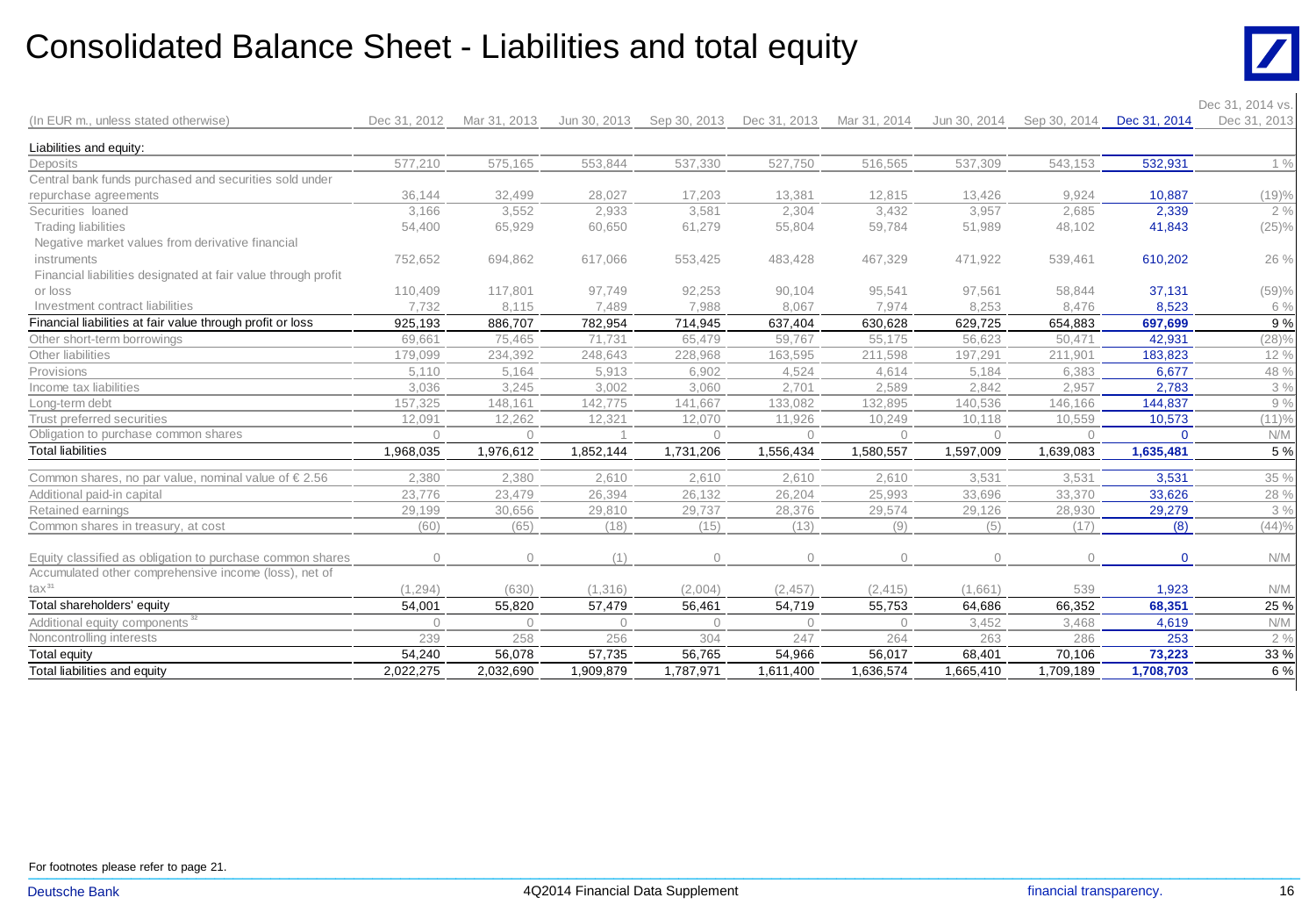#### Leverage ratio measures



| (In EUR bn., unless stated otherwise)                                                | FY2012 | 1Q2013 | 2Q2013 | 3Q2013 | 4Q2013 | FY2013 | 1Q2014 | 2Q2014 | 3Q2014 | $4Q2014^{20}$ | FY2014 <sup>29</sup> | 4Q2014 vs.<br>4Q2013 | 4Q2014 vs.<br>3Q2014 | FY2014 vs.<br>FY2013 |
|--------------------------------------------------------------------------------------|--------|--------|--------|--------|--------|--------|--------|--------|--------|---------------|----------------------|----------------------|----------------------|----------------------|
| <b>Total assets</b>                                                                  | 2,022  | 2,033  | 1,910  | 1,788  | 1,611  | 1,611  | 1,637  | 1,665  | 1,709  | 1,709         | 1,709                | 6 %                  | $0\%$                | 6 %                  |
| Changes from IFRS to CRR/CRD 4                                                       |        |        |        |        | (167)  | (167)  | (214)  | (218)  | (231)  | (264)         | (264)                | 58 %                 | 14 %                 | 58 %                 |
| Derivatives netting <sup>28</sup>                                                    |        |        |        |        | (401)  | (401)  | (387)  | (391)  | (458)  | (562)         | (562)                | 40 %                 | 23 %                 | 40 %                 |
| Derivatives add-on <sup>28</sup>                                                     |        |        |        |        | 266    | 266    | 257    | 241    | 234    | 221           | 221                  | (17)%                | $(6)\%$              | (17)%                |
| Written credit derivatives                                                           |        |        |        |        |        |        |        |        |        | 65            | 65                   | N/M                  | N/M                  | N/M                  |
| Securities Financing Transactions<br>Off-balance sheet exposure after application of |        |        |        |        | (163)  | (163)  | (161)  | (161)  | (132)  | 16            | 16                   | N/M                  | N/M                  | N/M                  |
| credit conversion factors <sup>2</sup>                                               |        |        |        |        | 199    | 199    | 194    | 200    | 230    | 127           | 127                  | $(36)\%$             | (45)%                | $(36)\%$             |
| Consolidation, regulatory and other adjustments                                      |        |        |        |        | (68)   | (68)   | (117)  | (106)  | (106)  | (131)         | (131)                | 92 %                 | 23 %                 | 92 %                 |
| CRR/CRD 4 exposure measure (spot value at<br>reporting date)                         |        |        |        |        | 1,445  | 1,445  | 1,423  | 1,447  | 1,478  | 1,445         | 1,445                | $0\%$                | (2)%                 | 0%                   |
| Total equity                                                                         | 54.2   | 56.1   | 57.7   | 56.8   | 55.0   | 55.0   | 56.0   | 68.4   | 70.1   | 73.2          | 73.2                 | 33 %                 | 4 %                  | 33 %                 |
| Fully Loaded Tier 1 capital <sup>28</sup>                                            |        |        |        |        | 34.0   | 34.0   | 35.3   | 49.4   | 49.5   | 50.7          | 50.7                 | 49 %                 | 2%                   | 49 %                 |
| IFRS Leverage ratio (IFRS) in x                                                      | 37.3   | 36.2   | 33.1   | 31.5   | 29.3   | 29.3   | 29.2   | 24.3   | 24.4   | 23.3          | 23.3                 | (6.0)                | (1.1)                | (6.0)                |
| Fully loaded CRR/CRD 4 Leverage Ratio in % <sup>28</sup>                             |        |        |        |        | 2.4    | 2.4    | 2.5    | 3.4    | 3.3    | 3.5           | 3.5                  | $1.1$ ppt            | $0.2$ ppt            | $1.1$ ppt            |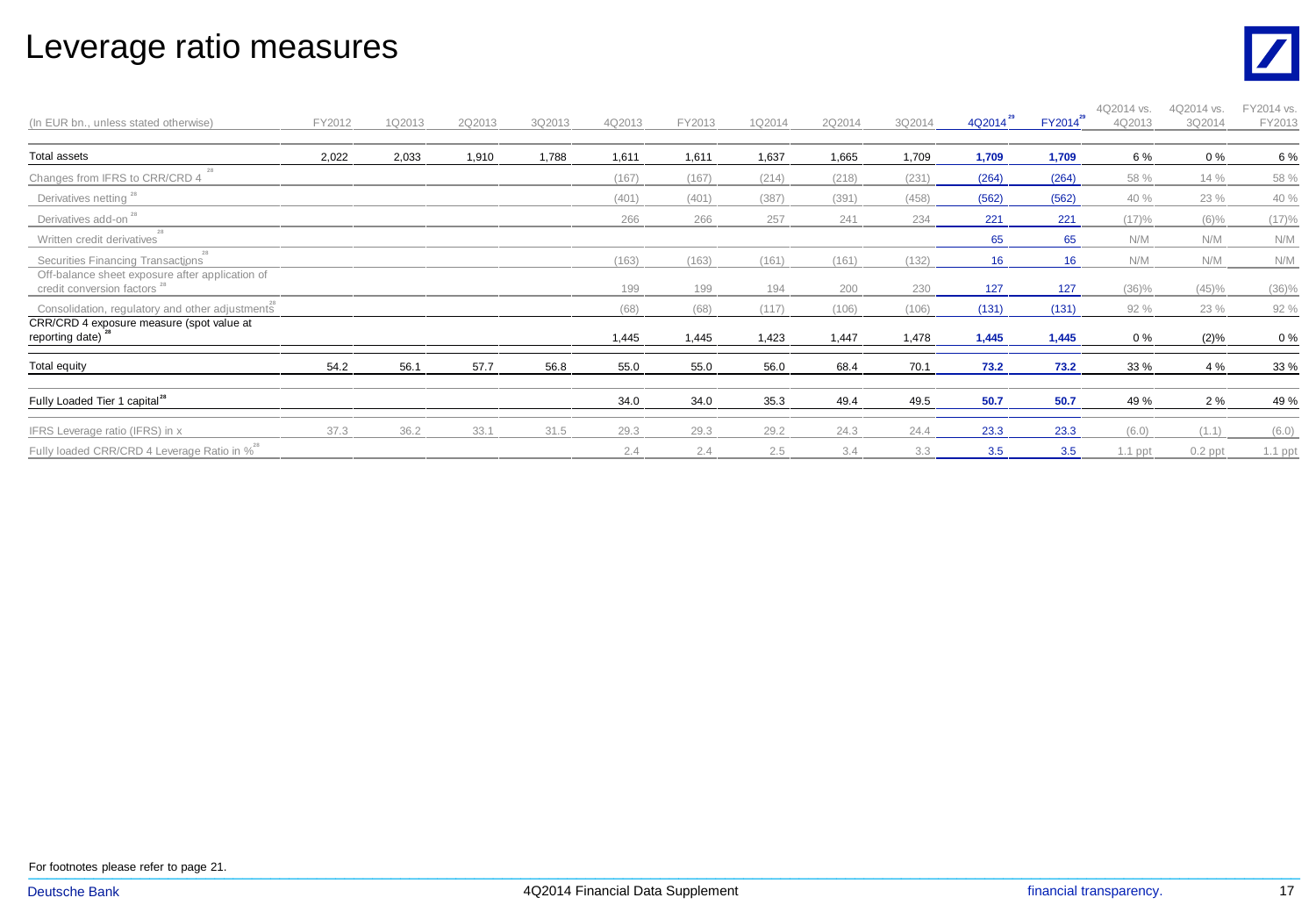#### Non-GAAP financial measures



| (In EUR m., unless stated otherwise)                                               | FY2012 | 1Q2013 | 2Q2013 | 3Q2013 | 4Q2013     | FY2013 | 1Q2014 | 2Q2014 | 3Q2014    | 4Q2014 | <b>FY2014</b> | 4Q2014 vs.<br>4Q2013 | 4Q2014 vs.<br>3Q2014 | FY2014 vs.<br>FY2013 |
|------------------------------------------------------------------------------------|--------|--------|--------|--------|------------|--------|--------|--------|-----------|--------|---------------|----------------------|----------------------|----------------------|
| <b>IBIT attributable to Deutsche Bank shareholders</b>                             |        |        |        |        |            |        |        |        |           |        |               |                      |                      |                      |
| Income (loss) before income taxes                                                  | 814    | 2,414  | 792    | 18     | (1,768)    | 1,456  | 1,680  | 917    | 266       | 253    | 3,116         | N/M                  | (5)%                 | 114 %                |
| Less income (loss) before income taxes<br>attributable to noncontrolling interests | (64)   | (10)   | (1)    | (10)   | 5          | (15)   | (20)   | (1)    | (3)       | (4)    | (28)          | N/M                  | 45 %                 | 82 %                 |
| IBIT attributable to Deutsche Bank shareholders                                    | 750    | 2,405  | 791    | 8      | (1,763)    | 1,441  | 1,660  | 916    | 264       | 249    | 3,088         | N/M                  | (6)%                 | 114 %                |
| Average shareholders' equity / Average active<br>equity                            |        |        |        |        |            |        |        |        |           |        |               |                      |                      |                      |
| Average shareholders' equity                                                       | 55,597 | 54,621 | 56,990 | 57,071 | 56,018     | 56,080 | 55,353 | 58,125 | 65,577    | 67,229 | 61,410        | 20 %                 | 3%                   | 10%                  |
| Add (deduct):                                                                      |        |        |        |        |            |        |        |        |           |        |               |                      |                      |                      |
| Average dividend accruals                                                          | (670)  | (784)  | (625)  | (478)  | (669)      | (646)  | (860)  | (703)  | (647)     | (905)  | (785)         | 35 %                 | 40 %                 | 22 %                 |
| Average active equity                                                              | 54,927 | 53,836 | 56,365 | 56,593 | 55,348     | 55,434 | 54,493 | 57,422 | 64,930    | 66,324 | 60,624        | 20 %                 | 2%                   | 9%                   |
| Pre-tax return on equity <sup>30</sup>                                             |        |        |        |        |            |        |        |        |           |        |               |                      |                      |                      |
| Pre-tax return on average shareholders' equity                                     | 1.3%   | 17.6 % | 5.6 %  | 0.1%   | $(12.6)\%$ | 2.6%   | 12.0 % | 6.3 %  | 1.6%      | 1.5%   | 5.0%          | 14.1 ppt             | $(0.1)$ ppt          | $2.5$ ppt            |
| Pre-tax return on average active equity                                            | 1.4%   | 17.9%  | 5.6 %  | 0.1%   | $(12.7)\%$ | 2.6%   | 12.2 % | 6.4%   | 1.6%      | 1.5%   | 5.1%          | 14.2 ppt             | $(0.1)$ ppt          | $2.5$ ppt            |
| Post-tax return on equity <sup>30</sup>                                            |        |        |        |        |            |        |        |        |           |        |               |                      |                      |                      |
| Post-tax return on average shareholders' equity                                    | 0.5%   | 12.1%  | 2.3%   | 0.3%   | $(9.7)\%$  | 1.2%   | 7.8 %  | 1.6%   | $(0.6)\%$ | 2.6%   | 2.7%          | 12.3 ppt             | 3.2 ppt              | 1.5 ppt              |
| Post-tax return on average active equity                                           | 0.5%   | 12.3 % | 2.4%   | 0.3%   | $(9.8)\%$  | 1.2%   | 7.9%   | 1.6%   | $(0.6)\%$ | 2.6%   | 2.7%          | $12.5$ ppt           | $3.2$ ppt            | 1.5 ppt              |
| Shareholders' equity / Tangible shareholders'<br>equity                            |        |        |        |        |            |        |        |        |           |        |               |                      |                      |                      |
| Total shareholders' equity                                                         | 54,001 | 55,820 | 57,479 | 56,461 | 54,719     | 54,719 | 55,753 | 64,686 | 66,352    | 68,351 | 68,351        | 25 %                 | 3%                   | 25 %                 |
| Less:                                                                              |        |        |        |        |            |        |        |        |           |        |               |                      |                      |                      |
| Goodwill and other intangible assets                                               | 14,219 | 14,342 | 14,223 | 14,095 | 13,932     | 13,932 | 13,951 | 14,112 | 14,672    | 14,951 | 14,951        | 7 %                  | 2%                   | 7 %                  |
| Tangible shareholders' equity (Tangible book<br>value)                             | 39,782 | 41,479 | 43,256 | 42,366 | 40,786     | 40,786 | 41,802 | 50,574 | 51,681    | 53,400 | 53,400        | 31 %                 | 3%                   | 31 %                 |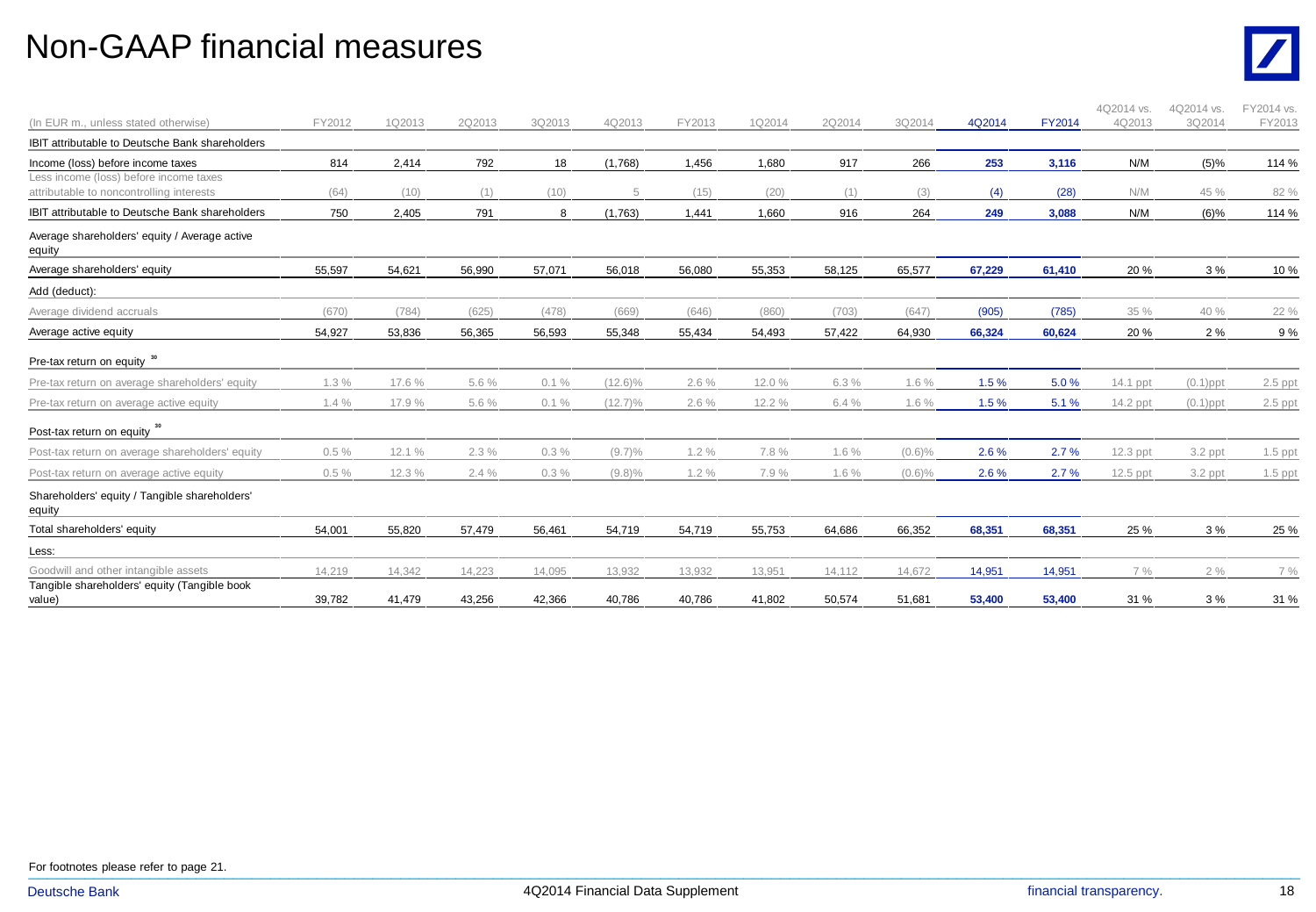#### **Profitability ratios**

In connection with the implementation of the Group's communicated strategy, the Group considers the post-tax return on average active equity, both on a Group and a segment basis. The post-tax return on both, average shareholders' equity and average active equity, at the Group level reflects the reported effective tax rate for the Group. For the post-tax return on average active equity of the segments, the Group effective tax rate was adjusted to exclude the impact of permanent differences not attributable to the segments.

**Post-tax return on average shareholders' equity:** Net income (loss) attributable to Deutsche Bank shareholders (annualized), which is defined as Net income (loss) excluding post-tax income (loss) attributable to noncontrolling interests as a percentage of average shareholders' equity.

**Post-tax return on average active equity**: Net income (loss) attributable to Deutsche Bank shareholders (annualized), which is defined as Net income (loss) excluding post-tax income (loss) attributable to noncontrolling interests, as a percentage of average active equity.

**Pre-tax return on average shareholders' equity:** Income (loss) before income taxes attributable to Deutsche Bank shareholders (annualized), which is defined as IBIT excluding pre-tax noncontrolling interests, as a percentage of average shareholders' equity.

**Pre-tax return on average active equity:** Income (loss) before income taxes attributable to Deutsche Bank shareholders (annualized), which is defined as IBIT excluding pre-tax noncontrolling interests, as a percentage of average active equity.

**Average Active Equity:** We calculate active equity to make comparisons to our competitors easier and we refer to active equity for several ratios. However, active equity is not a measure provided for in IFRS and you should not compare our ratios based on average active equity to other companies' ratios without considering the differences in the calculation.

Tax rates applied in the calculation of average active equity are those used in the financial statements for the individual items and not an average overall tax rate. Starting 2013, we refined our allocation of average active equity to the business segments to reflect the further increased regulatory requirements under CRR/CRD 4 and to align the allocation of capital with the communicated capital and return on equity targets. Under the new methodology, our internal demand for regulatory capital is derived based on a Common Equity Tier 1 ratio of 10.0 % at a Group level and assuming full implementation of CRR/CRD 4 rules. Therefore, the basis for allocation, i.e., risk-weighted assets and certain regulatory capital deduction items, is also on a CRR/CRD 4 fully-loaded basis. As a result, the amount of capital allocated to the segments has increased, predominantly in CB&S and the NCOU. The figures for 2012 were adjusted to reflect this effect. In 2012, we derived our demand for regulatory capital assuming a Core Tier 1 ratio of 9.0 % (under Basel 2.5 rules), reflecting increased regulatory requirements at the time. If our average active equity exceeds the higher of the overall economic risk exposure or the regulatory capital demand, this surplus is assigned to Consolidation & Adjustments. Effective July 1, 2013, the definition of active equity has been aligned to the CRR/CRD 4 (Basel 3) framework. Under the revised definition, shareholders' equity for 2012 and 2013 is adjusted only for dividend accruals (i.e. accumulated other comprehensive income (loss) excluding foreign currency translation, net of taxes, is now part of active equity).

 $\_$  , and the set of the set of the set of the set of the set of the set of the set of the set of the set of the set of the set of the set of the set of the set of the set of the set of the set of the set of the set of th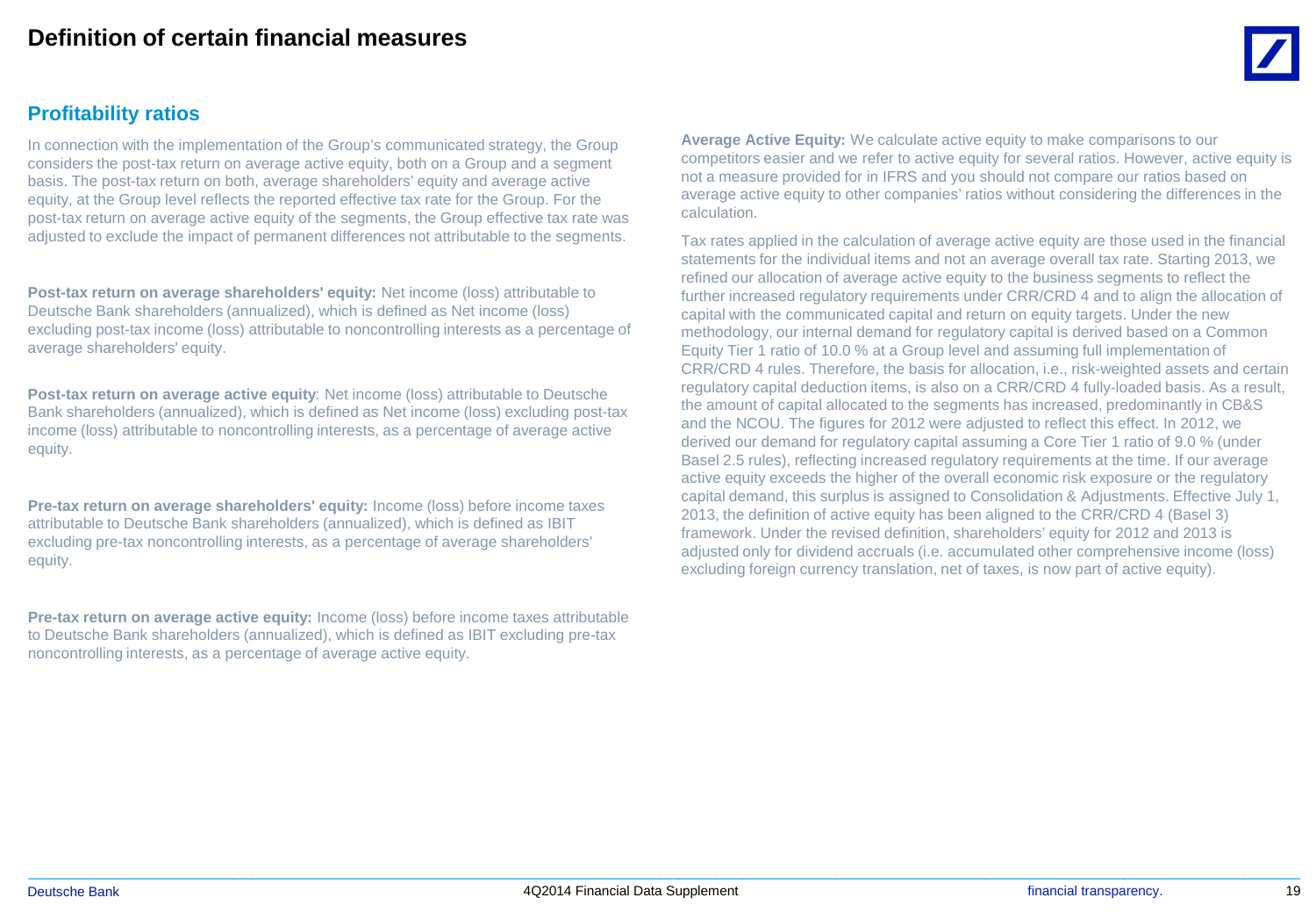

#### **Leverage ratio measures**

We calculate a IFRS leverage ratio by dividing IFRS total assets by IFRS total equity.

We also calculate a leverage ratio according to the CRR/CRD 4 on a fully loaded basis as a non-GAAP financial measure by dividing Tier 1 capital by the CRR/CRD 4 exposure measure. The key adjustments we apply to IFRS total assets to derive the CRR/CRD 4 exposure measure are as follows:

- Derivatives: reflect netting against corresponding liabilities permitted for regulatory purposes, partially offset by recognition of Potential Future Exposure (notional times supervisory addon factor, depending on product and maturity, after application of regulatory netting with a floor of 40%);
- Securities Financing Transactions: based on the "Supervisory Volatility Adjustments Approach" which encompasses regulatory netting, collateral recognition and supervisory haircuts, and is also applied for noncash SFT which are not reported on the balance sheet;
- Remaining Assets: We apply trade date accounting for purchases or sales of financial assets requiring physical delivery of the respective assets, resulting in a temporary balance sheet gross-up until settlement occurs. We believe that the increase of the exposure measure arising from the use of trade date accounting should be adjusted for by assuming that unsettled positions subject to the application of trade date accounting are settled immediately, regardless of their accounting treatment;
- Off-balance sheet exposure: undrawn commitments are recognized in the exposure measure with 100 % of their notional value, except for unconditionally cancellable commitments which get a preferred weight of 10 %, plus other off-balance sheet exposures e.g. in the form of guarantees or L/Cs that receive a weight of 100 %, or alternatively either 50 % or 20 % for certain trade finance related products;
- Regulatory adjustments, which include transition effects from an accounting to a regulatory view, e.g. for differences in consolidation circles, as well as regulatory capital deductions items (including goodwill and intangibles, deferred tax assets on unused tax losses) that can also be deducted from the exposure measure to ensure consistency between the numerator and denominator of the ratio.

The adjusted Tier 1 capital comprises our fully loaded Common Equity Tier 1 capital plus all Additional Tier 1 instruments that were still eligible according to the transitional phase-out methodology of the CRR/CRD 4.

#### **Cost ratios**

**Cost/income ratio**: Noninterest expenses as a percentage of total net revenues, which are defined as net interest income before provision for credit losses plus noninterest income.

**Compensation ratio**: Compensation and benefits as a percentage of total net revenues, which are defined as net interest income before provision for credit losses plus noninterest income.

**Noncompensation ratio**: Noncompensation noninterest expenses, which are defined as total noninterest expenses less compensation and benefits, as a percentage of total net revenues, which are defined as net interest income before provision for credit losses plus noninterest income.

#### **Other key ratios**

**Diluted earnings per share**: Net income (loss) attributable to Deutsche Bank shareholders, which is defined as net income (loss) excluding noncontrolling interests, divided by the weighted-average number of diluted shares outstanding. Diluted earnings per share assume the conversion into common shares of outstanding securities or other contracts to issue common stock, such as share options, convertible debt, unvested deferred share awards and forward contracts.

**Book value per basic share outstanding**: Book value per basic share outstanding is defined as shareholders' equity divided by the number of basic shares outstanding (both at period end).

**Tangible book value per basic share outstanding:** Tangible book value per basic share outstanding is defined as shareholders' equity less goodwill and other intangible assets, dividied by the number of basic shares outstanding (both at period-end).

**Tier 1 capital ratio**: Tier 1 capital, as a percentage of the risk-weighted assets for credit, market and operational risk.

**Common Equity Tier 1 capital ratio**: Common Equity Tier 1 capital, as a percentage of the risk-weighted assets for credit, market and operational risk.

 $\_$  , and the set of the set of the set of the set of the set of the set of the set of the set of the set of the set of the set of the set of the set of the set of the set of the set of the set of the set of the set of th